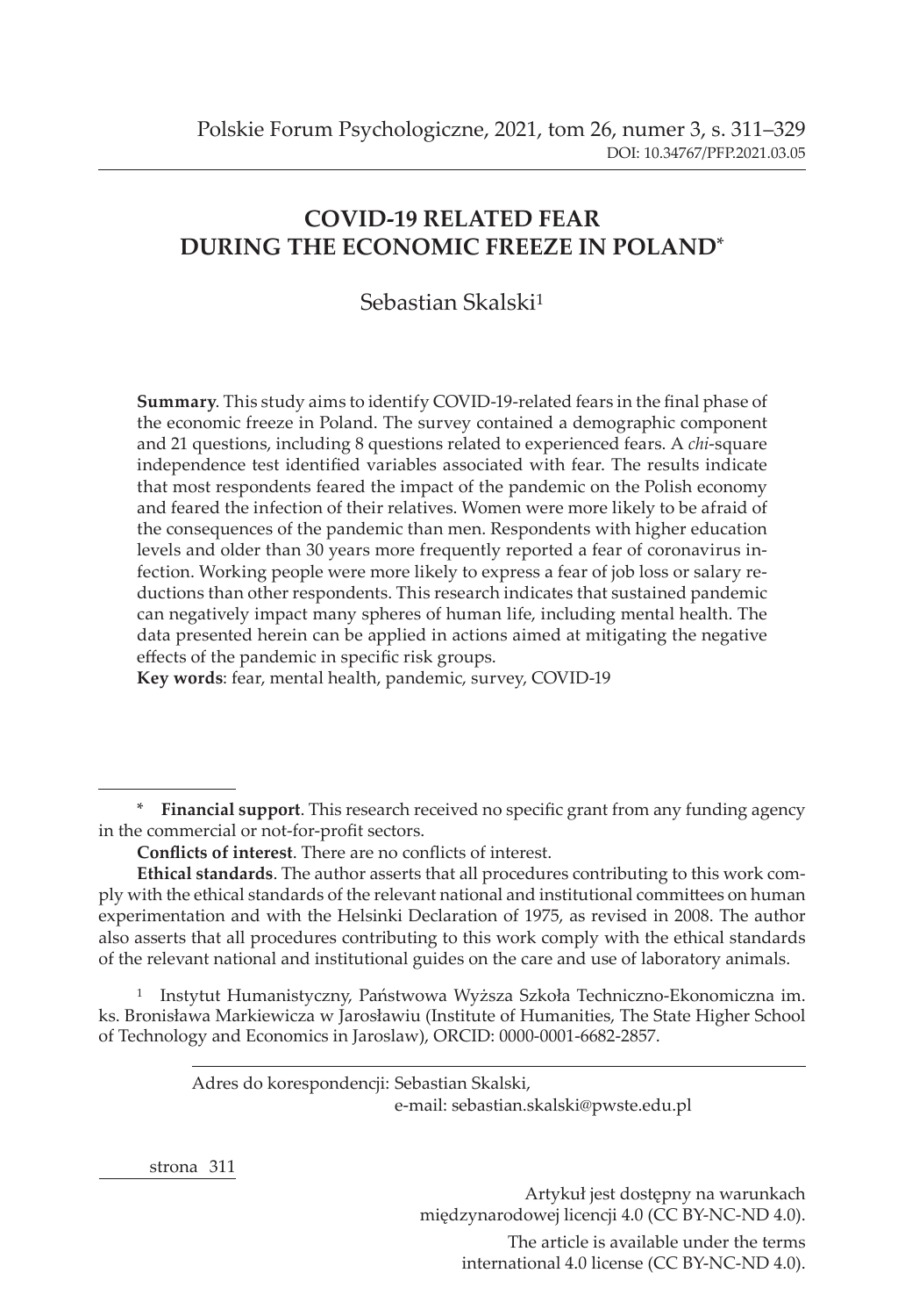## **Introduction**

In March 2020, the World Health Organisation (WHO) declared an international pandemic due to the high incidence of SARS-CoV-2 (Ghebreyesus, 2020). In addition to a widespread threat to life and health, the pandemic has caused significant socioeconomic changes and has affected the lives of millions of people around the world.

Fear is one of the most common psychological reactions during a pandemic (Angus Reid Institute, 2020; Wang et al., 2020). Fear is a basic emotion that is activated in response to a perceived threat. This response can arise from real threats, but can also result from perceived dangers. Fear can also be a symptom of some mental health disorders.

Health and life threatening situations such as disease outbreaks and epidemics can induce fear among many people (Hall, Chapman, 2008; Van Bortel et al., 2016). The pandemic has affected virtually every person, regardless of their age, gender, place of residence or socioeconomic status. Variable predictions about the development of the pandemic may have caused feelings of helplessness and exacerbated fear. The spread of coronavirus has also contributed to a loss of hope for rapid stabilisation (Hacimusalar et al., 2020).

Increasing numbers of illnesses and deaths necessitated the introduction of a sanitary regime and restrictions in interpersonal contacts. Calls were made to practice social distancing and to minimise meetings with others. Public gatherings were forbidden. The introduction of safety rules has forced many people to change their habits. Recommendations for hand washing, disinfection and other safety behaviours may have exacerbated experienced fear (Deacon, Maack, 2008; Engelhard et al., 2015). There has been a tendency to overly focus on the symptoms of one's own and others' illnesses, such as the appearance of cough, shortness of breath or increased body temperature, which have been identified as symptoms of COVID-19.

The situation of working people changed in Poland. Many people began to worry about their jobs. Some service establishments suspended their activities, while other enterprises operated only to a limited extent. Commercial and service facilities (excluding grocery stores and pharmacies), schools and kindergartens were closed. Small businesses with low financial reserves were particularly at risk. Many employers reduced wages to maintain liquidity without resorting to redundancies. Regardless, many people lost their jobs. Research shows that a loss of salary continuity or unemployment due to the economy freeze was associated with a greater severity of symptoms in mental disorders. In contrast, there was no deterioration of mental health in people who had a fixed remuneration, worked remotely or had no changes in their professional situation (Gambin et al., 2020; Ueda et al., 2020).

Research conducted during the global economic freeze has confirmed the negative consequences of the COVID-19 pandemic on mental health (Bao et al., 2020; Xiang et al., 2020). An unstable personal, professional and economic situation can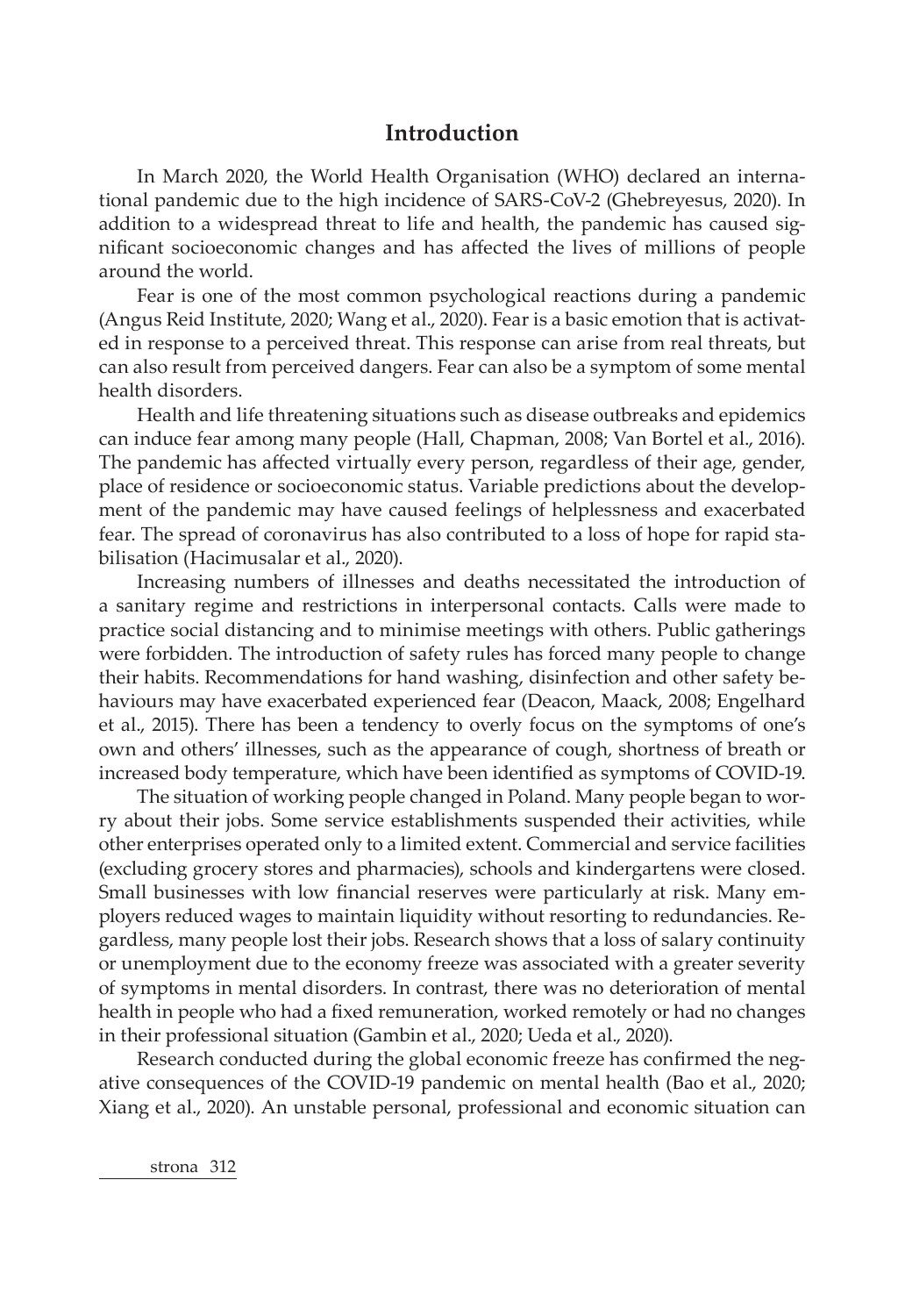cause fear and frustration. Moreover, prolonged psychological distress increases the risk for symptoms of anxiety and depression (Lee, Jobe, Mathis, 2020; Petzold et al., 2020; Solomou, Constantinidou, 2020). Consequently, mental disorders have arisen in healthy people and have increased in psychiatrically treated individuals (Asmundson et al., 2020).

The pandemic has caused individuals to be more anxious about people in the immediate vicinity than about their own health (Maaravi, Heller, 2020). Many people have lost their loved ones to the COVID-19 pandemic. The elderly and chronically ill are particularly at risk (Chen et al., 2020). Among people aged over 55 years, an intensification of anxiety and depression symptoms is associated with a sense of loneliness, fatigue with the situation and a need for lifestyle changes (Gambin et al., 2020).

Quarantined persons are in a particularly difficult situation. They may experience feelings of loss, lack of support and loneliness. Limiting contact with loved ones may cause strong longing and fear about their health. Moreover, quarantine has been shown to adversely affect sleep quality, anxiety and psychological distress (Casagrande et al., 2020).

The pandemic has negatively affected those who have been diagnosed with COVID-19. For a substantial duration, these individuals experience an increased risk to health and life, which may negatively affect their mental health. Studies in this group have revealed a relationship among fear of COVID-19 effects and depression, feelings of lack of social support and suicidal tendencies (Lee et al., 2020).

Healthcare workers, particularly those exposed to coronavirus infection, have risked their health and life by treating COVID-19 patients. The conditions in which healthcare professionals must work have caused symptoms of anxiety and depression (Xiao et al., 2020).

During the temporary economic freeze, the situation of working people changed. Remote work was introduced in many countries. The need to conduct existing professional activities in a new form may have caused stress and exposure to additional difficulties. Many people were forced to buy computer equipment necessary for remote work, study or education of children, presenting a financial burden and the need to learn new computer programs. Moreover, limited contact with colleagues may have exacerbated people's fears, as team members are often an important source of support during shared tasks. All of these factors may have caused difficulty in adapting to the new situation.

The gradual de-freezing of the economy and the easing of restrictions introduced on 20 April 2020 have positively influenced the situation in Poland. Enterprises started operating in a manner similar to that of the pre-pandemic period. However, the risk of SARS-CoV-2 infection remained, posing a threat to the life and health of many people. A protracted pandemic can adversely affect mental health in a society, fostering a deepening sense of helplessness and an increased severity of fear.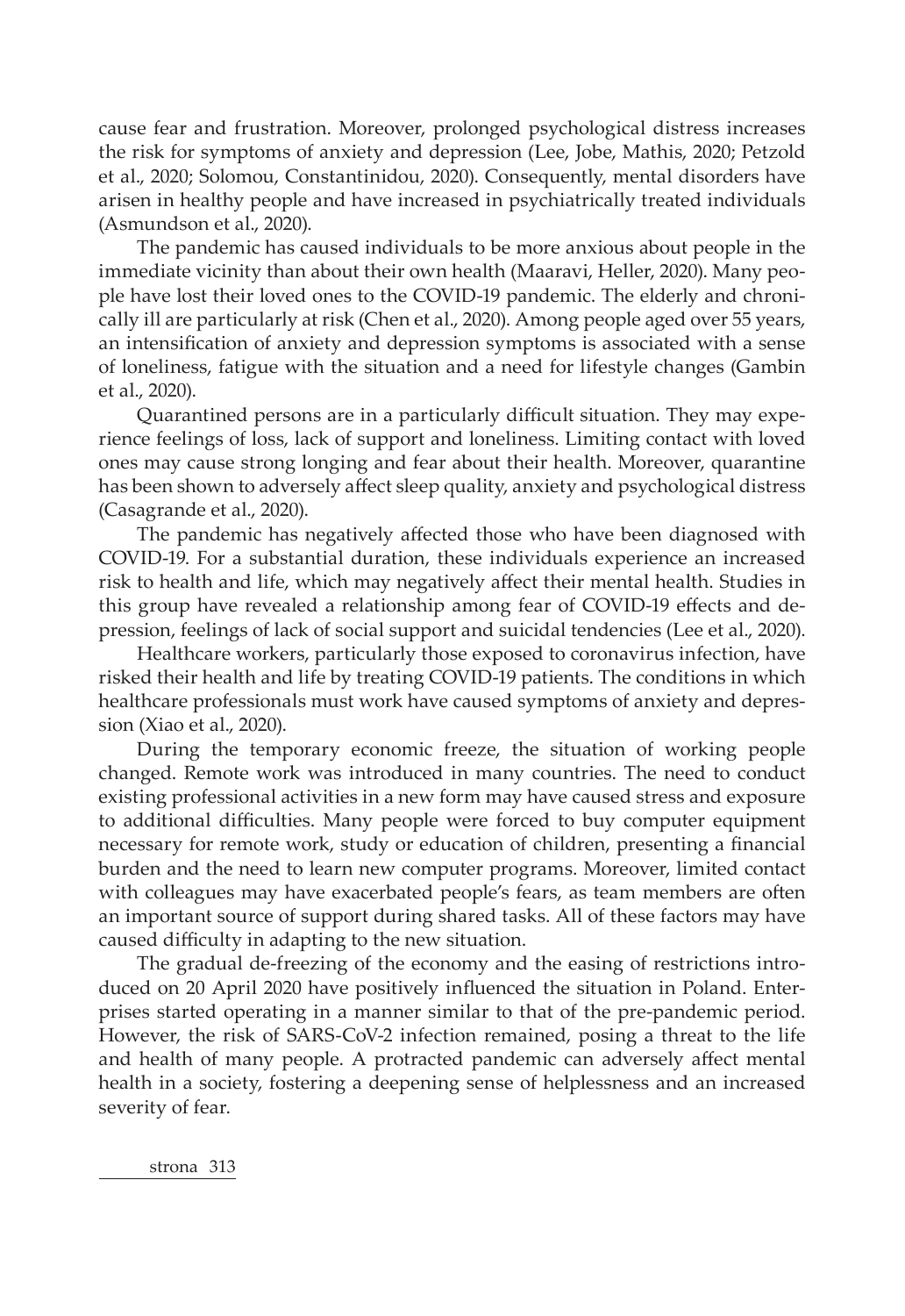This study aimed to understand the nature of COVID-19-related fears in the Polish population 1.5 months after the WHO declared a SARS-CoV-2 pandemic. Poland was in a difficult situation, due to the economic freeze and the introduction of many restrictions. It is fundamental to the research undertaken here to establish a relationship between various fears and the following variables: gender, age, education, employment situation and place of residence.

Most studies on fear caused by an increase in SARS-CoV-2 infections were conducted early in the pandemic. Previous reports provide a preliminary overview of the causes and conditions of concerns about the coronavirus pandemic. However, the majority of these studies do not indicate the prevalence of fear. Furthermore, fear is subjective, and the concerns of surveyed individuals or groups may extend beyond those identified in previous research.

The resulting data can help to clarify the nature of COVID-19-related fears in Polish society. These results will enable adequate action to be taken in the event of worrying symptoms of emotional disorders or adaptive problems in specific risk groups. Information on the fear experienced for each demographic variable is needed to identify target groups in preparing educational and preventive programmes (Pakpour, Griffiths, 2020).

The research results presented herein relate to the selected area of the research project. Analyses of the remaining areas, i.e. mental health and interpersonal relationships, will be presented in subsequent reports.

## **Methods**

An author's survey was conducted in a nationwide sample of 442 people. The survey participants included 332 women (75.1%) and 110 men (24.9%). There were 231 people under 30 years (52.3%), 128 people (29%) in the 31–45 age group, 76 people (17.2%) were in the 46–65 age group, and 7 people (1.6%) were aged over 65 years. Among the respondents, 48.9% had at most a secondary education, with higher education reported for 51.1%. Most people with secondary education were in the age group under 30 (32.6%), while the majority of respondents with higher education were in the age group 31–45 (33%). The proportion of participants residing in a village was 54.5%, while 45.5% resided in a town. Among the respondents, 46.2% were working individuals, 45.5% were students, and 8.4% were not workers or students.

The study was conducted between April 14 and 28, 2020. Most people (92%) were examined a week before the introduction of the first stage of de-freezing the Polish economy. The remaining 8% were examined up to a week after the lifting of restrictions related to the COVID-19 pandemic in Poland.

Due to the restrictions on social contact introduced in March 2020, it was not possible to randomly select a sample. The survey was conducted, among others, via social media, specifically Facebook. Instructions with a link to the survey were sent to all respondents, asking them to send an invitation to people who wished to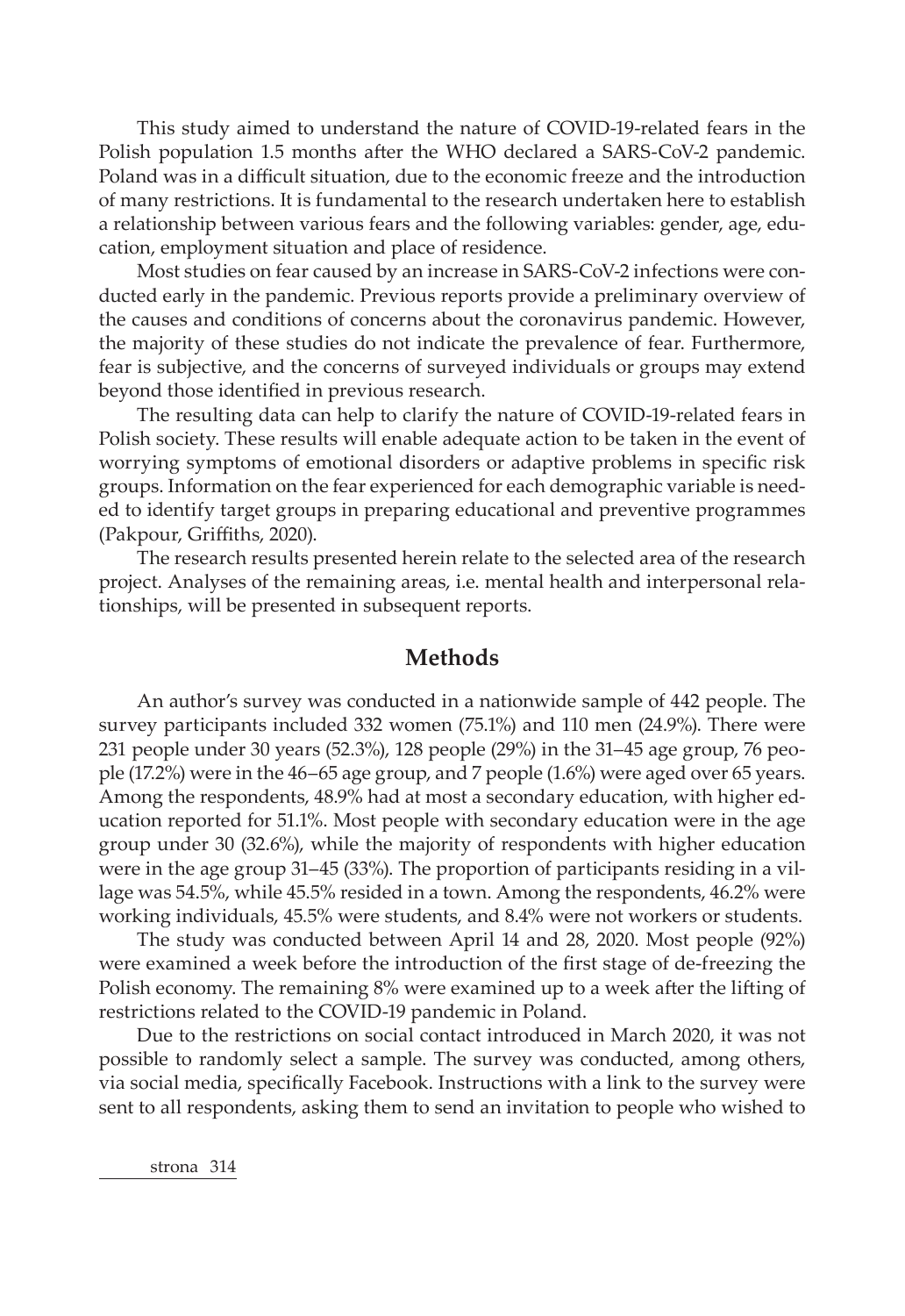participate in an anonymous survey. Participants were provided with information about the objectives and procedure of the study.

The survey used in this study was constructed in Google Forms® and consisted of five demographic questions related to gender, age, education, employment situation and place of residence. The survey also contained 21 closed questions covering three key areas: 8 questions related to **different** experienced **fears**, 10 related to mental health, 3 related to interpersonal relationships. The last two areas will be analysed in a separate report.

The survey questions related to experienced fears were selected considering the major threats resulting from the first wave of the pandemic. They addressed concerns about the health, economic and professional consequences of COVID-19. In addition, the questions concerned fears raised in the media about the limited access to health care and the lack of food or medicines. The individual survey questions are presented in Tables 1–3.

## **Results**

### **Percentage distribution of the results**

To determine COVID-19-related fears, I assessed the percentage of respondents that provided certain answers to individual questions. The data analysis presented in Table 1 shows that the respondents were primarily concerned about the negative long-term impact of the pandemic on the Polish economy (83.7%) and COVID-19 infection of family members or loved ones (82.1%). In addition, concerns were raised about the impact of the current epidemic situation in Poland on daily life (64.5%), restrictions to healthcare access (56.1%) and fear of coronavirus infection (50.0%). Less than half of those surveyed identified other fears associated with COVID-19.

|                                                                                            |     | Yes      |     | Hard to say |     | No      |
|--------------------------------------------------------------------------------------------|-----|----------|-----|-------------|-----|---------|
| Ouestion                                                                                   | N   | $\%$     | N   | $\%$        | N   | $\%$    |
| I am afraid of coronavirus infection.                                                      | 221 | $50.0\%$ | 104 | 23.5%       | 117 | 26.5%   |
| I am afraid of a family member<br>or relative being infected with<br>the coronavirus.      | 363 | 82.1%    | 38  | 8.6%        | 41  | $9.3\%$ |
| The current epidemic situation<br>in the country has a serious impact<br>on my daily life. | 285 | 64.5%    | 47  | 10.6%       | 110 | 24.9%   |

| Table 1. Experienced fear among respondents: results for individual items |  |  |  |
|---------------------------------------------------------------------------|--|--|--|
|                                                                           |  |  |  |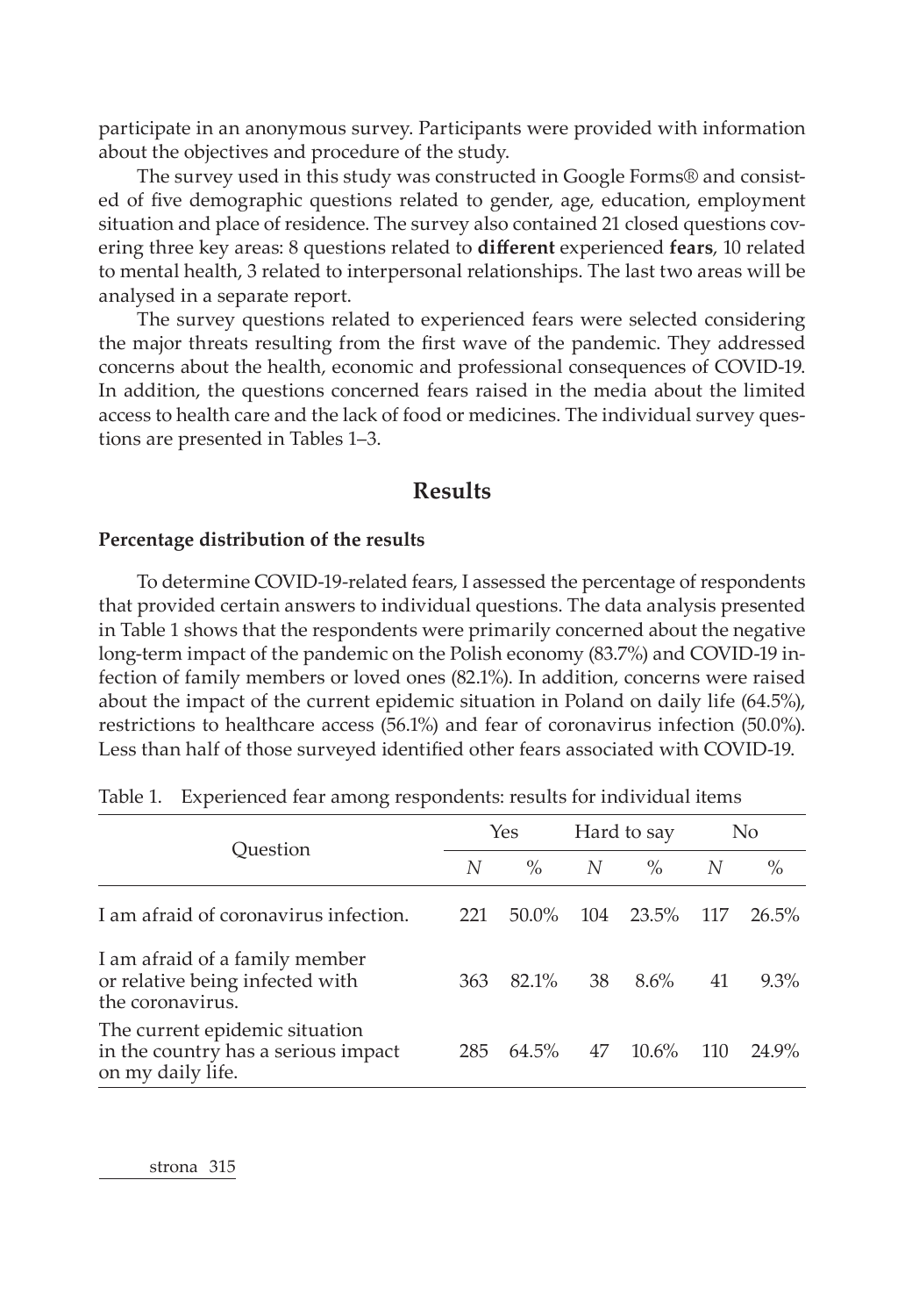cont. table 1

|                                                                                                       |     | Yes      |    | Hard to say |     | No       |
|-------------------------------------------------------------------------------------------------------|-----|----------|----|-------------|-----|----------|
| Ouestion                                                                                              | N   | $\%$     | N  | $\%$        | N   | $\%$     |
| Due to the coronavirus pandemic,<br>I am worried that there may be<br>a shortage of food or medicine. | 114 | 25.8%    | 54 | $12.2\%$    | 274 | $62.0\%$ |
| I am concerned that the pandemic<br>will have a serious impact on my<br>financial situation.          | 217 | 49.1%    | 88 | $19.9\%$    | 137 | 31.0%    |
| In the current situation, I am concerned<br>about job loss or salary reductions.                      | 159 | $36.0\%$ | 59 | $13.3\%$    | 224 | 50.7%    |
| I am concerned that the pandemic<br>will have a lasting impact on the<br>Polish economy.              | 370 | 83.7%    | 53 | $12.0\%$    | 19  | 4.3%     |
| I am afraid that I will not have<br>access to healthcare if needed.                                   | 248 | 56.1%    | 55 | 12.4%       | 139 | $31.4\%$ |

*N*: number of people.

#### *Chi***-square test of independence**

A *chi*-square independence test was applied to assess the relationship between fear and various variables such as gender, age, education, place of residence and employment situation. The findings indicate a relationship between fear and gender. Women were more likely to be afraid of coronavirus infection [*χ*2 (2, *N* = 442)  $= 22.272$ ;  $p < .0001$ , infection among family members or relatives  $\left[\chi^2(2, N = 442)\right]$  $= 16.793; p = .0002$ , a potential lack of food or medicine  $[\chi^2 (2, N = 442) = 7.183;$ *p* = .0276], deterioration of their financial situation [*χ*2 (2, *N* = 442) = 16.171; *p* = .0003] and the possibility of limited healthcare access  $[\chi^2 (2, N = 442) = 10.152; p = .0062]$ (see Table 2).

The *chi*-square test of independence showed only one relationship between experienced fear and age. People over 30 years of age were more likely to experience fear of coronavirus infection than people under 30 [*χ*2 (2, *N* = 442) = 10.202; *p* = .0061] (see Table 2).

The education level of the respondents partially differentiated the causes of fear regarding coronavirus infection. People with higher education were more likely to be afraid of infection  $[\chi^2 (2, N = 442) = 6.668; p = .036]$ . Among people with a secondary education at most, a fear of infection in family members or relatives was less frequent  $[\chi^2 (2, N = 442) = 8.022; p = .0181]$  as was the fear of job loss/salary reduction [*χ*2 (2, *N* = 442) = 9.384; *p* = .092] (see Table 3).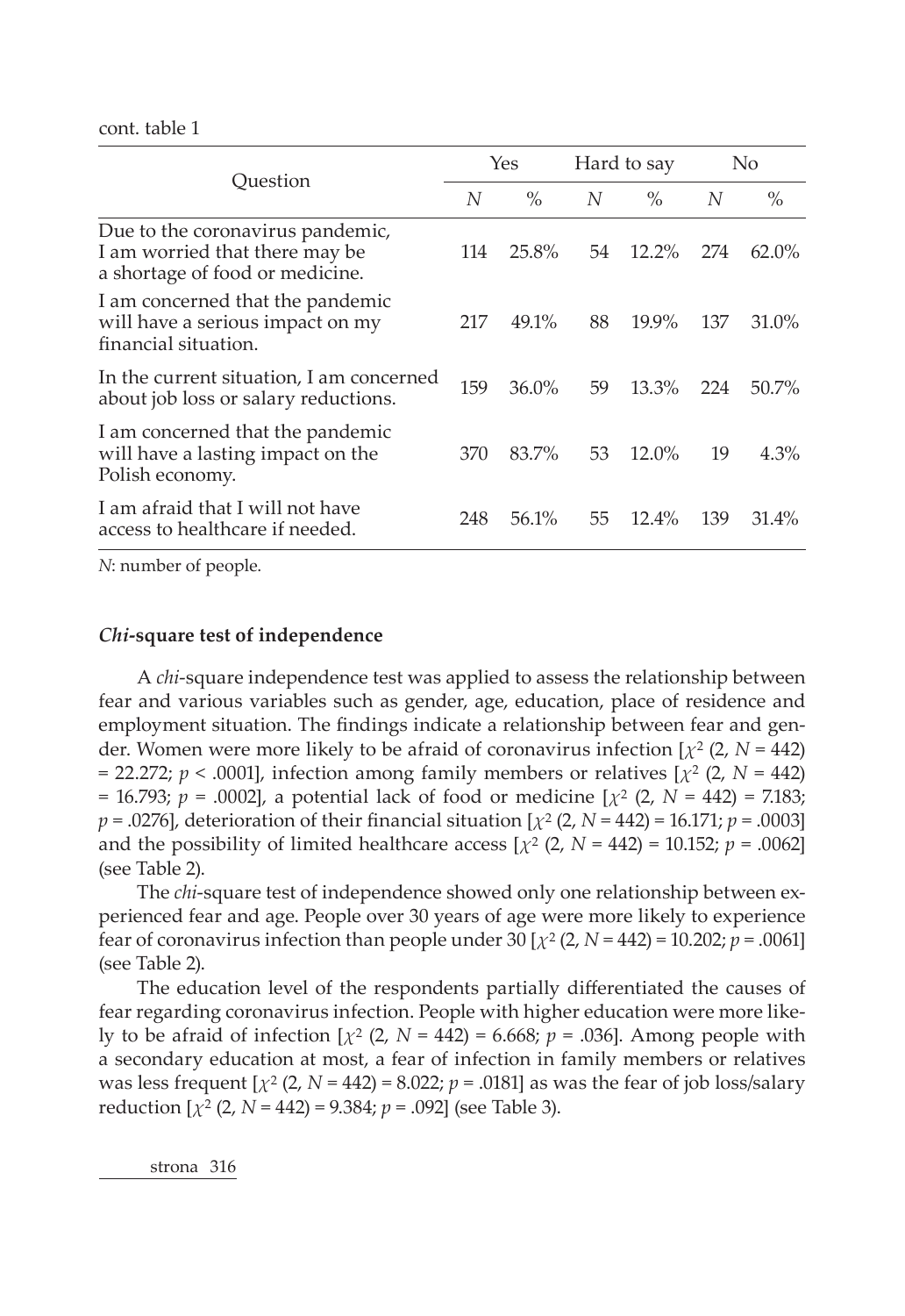The *chi*-square test of independence did not show any relationships between experienced fear and one's place of residence.

Only one relationship was found between fear and employment situation. Employed persons were more likely to be afraid of job loss or salary reductions than the other respondents  $[\chi^2 (4, N = 442) = 12.642; p = .013]$  (see Table 3).

# **Discussion**

This report aimed to identify COVID-19-related fear in the final phase of the economic freeze in Poland. The results indicate the most common fears in the studied population and the existence of a relationship between these experienced fears and the studied variables. The incidence of mental health problems was found to correlate with gender, education, age and employment situation. There was no relationship between the place of residence of the respondents and their mental health.

### **Type of experienced fear**

Analysis of the obtained data shows that the concerns of the respondents most often related to the negative consequences of COVID-19 for the Polish economy (83.7%). By comparing these findings with national polls (Angus Reid Institute, 2020; BIG InfoMonitor, 2020), it can be seen that the coronavirus pandemic has caused significant fear regarding economic consequences. In Poland, almost half of the respondents were afraid of problems with their household finances. These fears were justified by the deteriorating employment situation. Among the respondents, 25% stated that they had experienced a job loss or salary reduction. Persons employed in specific-task or mandate contracts, those running a business and those without savings found themselves in a particularly difficult situation. Concerns about the state of the domestic economy were justified. Economic forecasts were predicting reduced economic growth (OECD, 2020). There was a risk of a prolonged recession. A significant reduction in tax revenues could have impacted the national budget. Enterprises faced the threat of bankruptcy or job cuts. In addition, the social impact was significant. Many Poles lost their jobs and thus often their only source of income. These individuals found themselves in a completely new situation due to the deteriorating economic situation.

The survey results showed that respondents' concerns also related to the risk of coronavirus infection in a family member or loved one (82.1%). Analysis of this problem indicates that COVID-19 may have caused fear not only about one's own health, but even more often about the health of people in the immediate vicinity. These findings are in line with previous research reports (Maaravi, Heller, 2020; Wang et al., 2020) showing that, due to the coronavirus, people are more worried about others than themselves, with their fear for relatives being greater than that for strangers.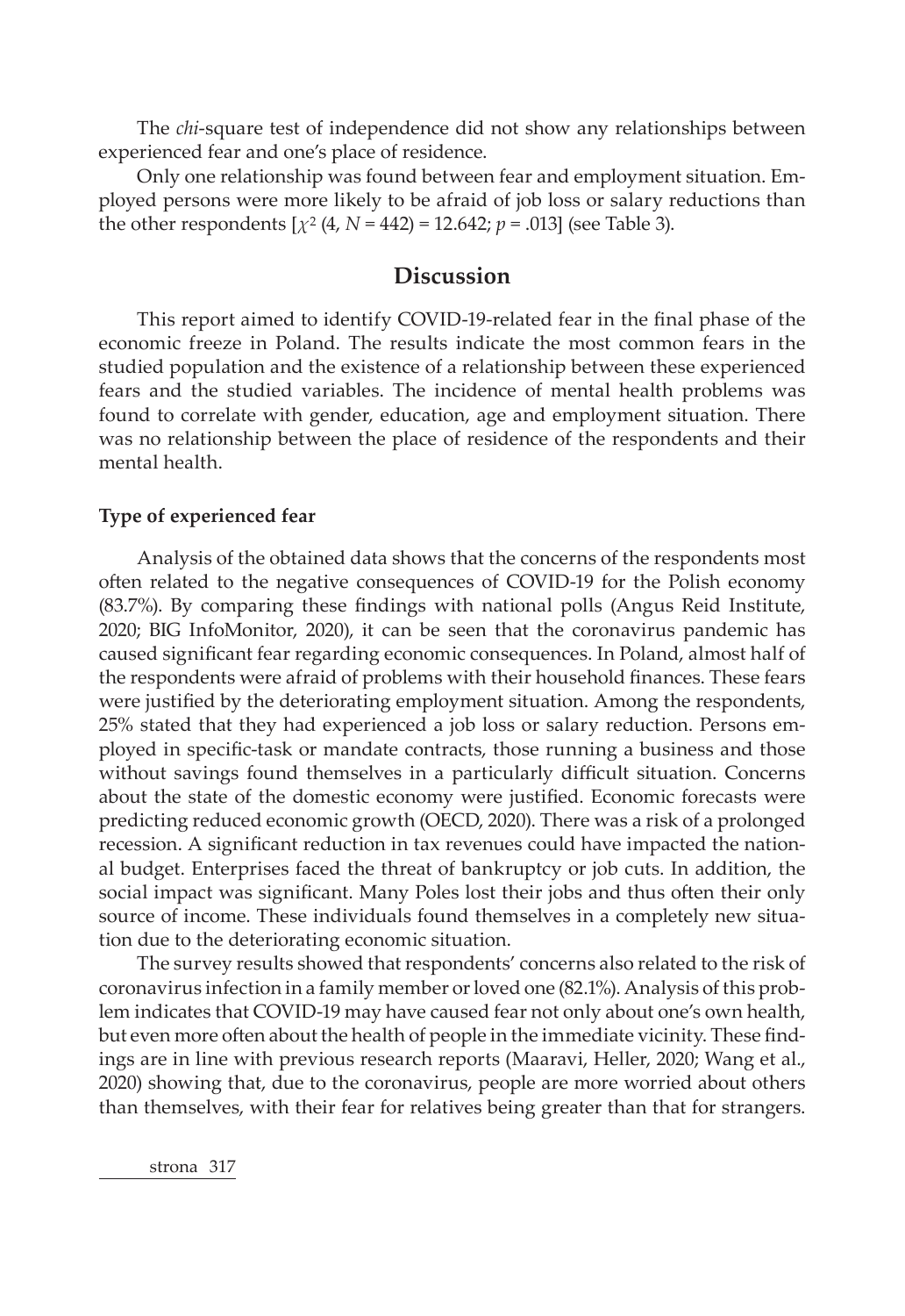|  |  |  |  |  | Table 2. Experienced fear among respondents based on gender and age |  |
|--|--|--|--|--|---------------------------------------------------------------------|--|
|--|--|--|--|--|---------------------------------------------------------------------|--|

| Question                                                                                           | Answer         |
|----------------------------------------------------------------------------------------------------|----------------|
|                                                                                                    | Yes            |
| I am afraid of coronavirus infection.                                                              | Hard to say    |
|                                                                                                    | No             |
|                                                                                                    | Yes            |
| I am afraid of a family member or relative being infected with the<br>coronavirus.                 | Hard to say    |
|                                                                                                    | No             |
|                                                                                                    | Yes            |
| The current epidemic situation in the country has a serious impact on<br>my daily life.            | Hard to say    |
|                                                                                                    | No             |
|                                                                                                    | Yes            |
| Due to the coronavirus pandemic, I am worried that there may be<br>a shortage of food or medicine. | Hard to say    |
|                                                                                                    | N <sub>o</sub> |
|                                                                                                    | Yes            |
| I am concerned that the pandemic will have a serious impact on my<br>financial situation.          | Hard to say    |
|                                                                                                    | N <sub>o</sub> |
|                                                                                                    | Yes            |
| In the current situation, I am concerned about job loss or<br>salary reductions.                   | Hard to say    |
|                                                                                                    | N <sub>o</sub> |
|                                                                                                    | Yes            |
| I am concerned that the pandemic will have a lasting impact on the<br>Polish economy.              | Hard to say    |
|                                                                                                    | No             |
|                                                                                                    | Yes            |
| I am afraid that I will not have access to healthcare if needed.                                   | Hard to say    |
|                                                                                                    | N <sub>o</sub> |

*χ*2: value of the Pearson independence test, *p*: level of statistical significance, *N*: number of people.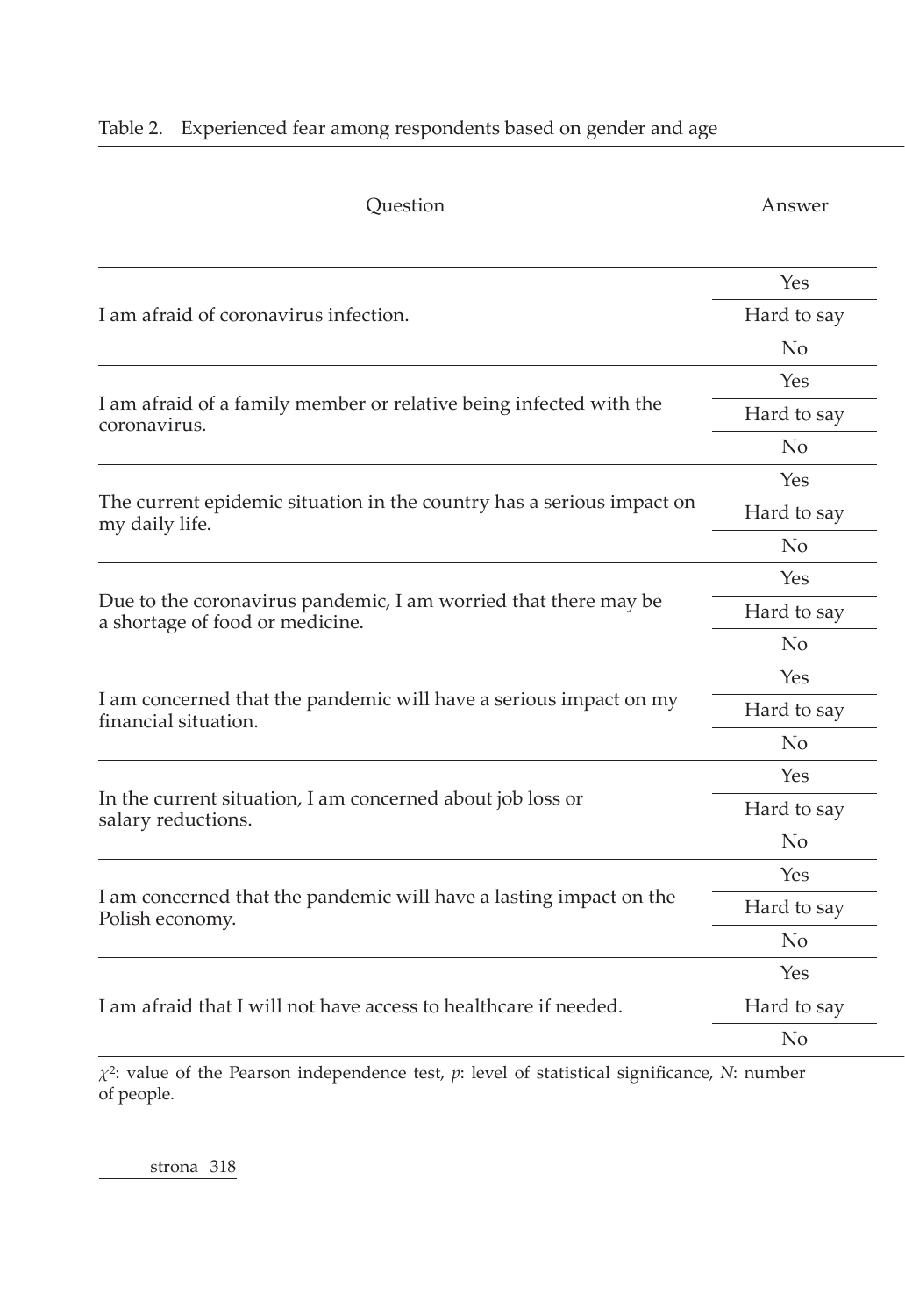|          | Gender   |          |        |                                                      |          | Age               |          |                  |                                                                                                                                                                  |
|----------|----------|----------|--------|------------------------------------------------------|----------|-------------------|----------|------------------|------------------------------------------------------------------------------------------------------------------------------------------------------------------|
|          | Women    |          | Men    | $\mathcal{P}$                                        |          | Under<br>30 years |          | Over<br>30 years | $\mathcal{P}$                                                                                                                                                    |
| $\cal N$ | $\%$     | $\cal N$ | $\%$   |                                                      | $\cal N$ | $\%$              | $\cal N$ | $\%$             |                                                                                                                                                                  |
| 180      | 54.20%   | 41       | 37.30% |                                                      | 99       | 42.90%            | 122      | 57.80%           |                                                                                                                                                                  |
| 83       | 25.00%   | 21       |        | $19.10\%$ $\chi^2$ = 22.272;<br>p < .001             | 60       | 26.00%            | 44       |                  | $20.90\%$ $\chi^2$ = 10.202;<br>$p = .006$                                                                                                                       |
| 69       | 20.80%   | 48       | 43.60% |                                                      | 72       | 31.20%            | 45       | 21.30%           |                                                                                                                                                                  |
| 282      | 84.90%   | 81       | 73.60% |                                                      | 188      | 81.40%            | 175      | 82.90%           |                                                                                                                                                                  |
| 30       | 9.00%    | 8        |        | $\overline{7.30\%}$ $\chi^2$ = 16.793;<br>$p = .002$ | 19       | 8.20%             | 19       | 9.00%            | $\chi^2 = .757;$                                                                                                                                                 |
| 20       | $6.00\%$ | 21       | 19.10% |                                                      | 24       | 10.40%            | 17       | 8.10%            |                                                                                                                                                                  |
| 216      | 65.10%   | 69       | 62.70% |                                                      | 151      | 65.40%            | 134      | 63.50%           |                                                                                                                                                                  |
| 38       | 11.40%   | 9        | 8.20%  | $\chi^2$ = 1.938;<br>$p = .379$                      | 22       | 9.50%             | 25       | 11.80%           | $p = .730$                                                                                                                                                       |
| 78       | 23.50%   | 32       | 29.10% |                                                      | 58       | 25.10%            | 52       | 24.60%           |                                                                                                                                                                  |
| 94       | 28.30%   | 20       | 18.20% |                                                      | 50       | 21.60%            | 64       | 30.30%           |                                                                                                                                                                  |
| 44       | 13.30%   | 10       | 9.10%  | $\chi^2$ = 7.183;<br>$p = .028$                      | 32       | 13.90%            | 22       | 10.40%           |                                                                                                                                                                  |
| 194      | 58.40%   | 80       | 72.70% |                                                      | 149      | 64.50%            | 125      | 59.20%           |                                                                                                                                                                  |
| 175      | 52.70%   | 42       | 38.20% |                                                      | 115      | 49.80%            | 102      | 48.30%           |                                                                                                                                                                  |
| 71       | 21.40%   | 17       |        | $\frac{1}{15.50\%}$ $\chi^2$ = 16.171;<br>p < .001   | 43       | 18.60%            | 45       | 21.30%           | $p = .774$                                                                                                                                                       |
| 86       | 25.90%   | 51       | 46.40% |                                                      | 73       | 31.60%            | 64       | 30.30%           |                                                                                                                                                                  |
| 125      | 37.70%   | 34       | 30.90% |                                                      | 73       | 31.60%            | 86       | 40.80%           |                                                                                                                                                                  |
| 47       | 14.20%   | 12       | 10.90% | $\chi^2$ = 3.323;<br>$p = .190$                      | 33       | 14.30%            | 26       | 12.30%           | $p = .134$                                                                                                                                                       |
| 160      | 48.20%   | 64       | 58.20% |                                                      | 125      | 54.10%            | 99       | 46.90%           |                                                                                                                                                                  |
| 279      | 84.00%   | 91       | 82.70% |                                                      | 190      | 82.30%            | 180      | 85.30%           |                                                                                                                                                                  |
| 40       | 12.00%   | 13       | 11.80% | $\chi^2$ = .476;<br>$p = .788$                       | 31       | 13.40%            | 22       | 10.40%           | $p = .623$                                                                                                                                                       |
| 13       | 3.90%    | 6        | 5.50%  |                                                      | 10       | 4.30%             | 9        | 4.30%            | $p = .685$<br>$\chi^2$ = .629;<br>$\chi^2$ = 4.778;<br>$p = .092$<br>$\chi^2$ = .512;<br>$\chi^2$ = 4.015;<br>$\chi^2 = .948;$<br>$\chi^2$ = .783;<br>$p = .676$ |
| 200      | 60.20%   | 48       | 43.60% |                                                      | 125      | 54.10%            | 123      | 58.30%           |                                                                                                                                                                  |
| 40       | 12.00%   | 15       |        | $13.60\%$ $\chi^2$ = 10.152;<br>$p = .006$           | 30       | 13.00%            | 25       | 11.80%           |                                                                                                                                                                  |
| 92       | 27.70%   | 47       | 42.70% |                                                      | 76       | 32.90%            | 63       | 29.90%           |                                                                                                                                                                  |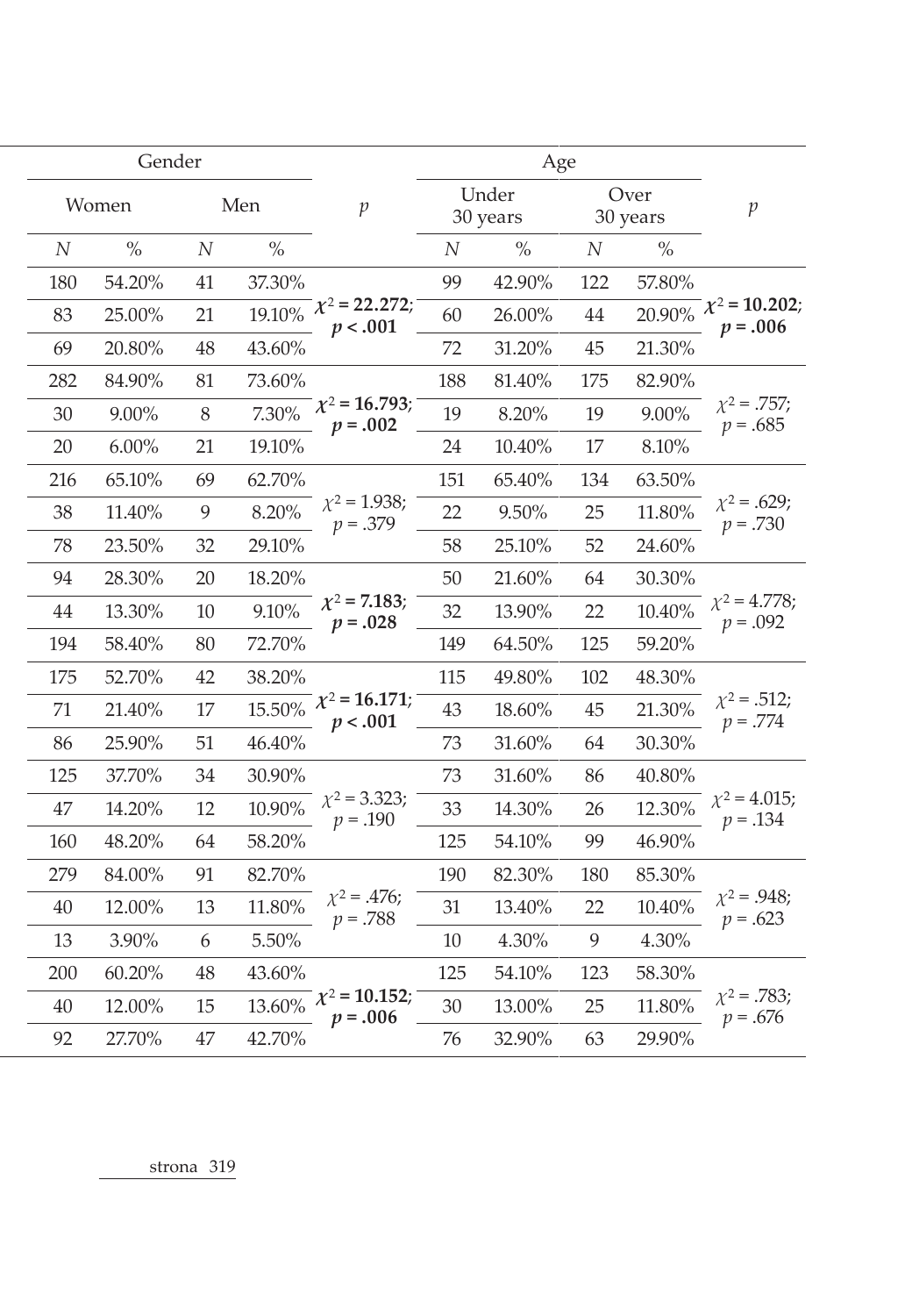|                                                                                    |                   |                      | Education |
|------------------------------------------------------------------------------------|-------------------|----------------------|-----------|
| Questions                                                                          | Answers           | Secondary<br>or less |           |
|                                                                                    |                   | $\cal N$             | $\%$      |
|                                                                                    | Yes               | 96                   | 44.4%     |
| I am afraid of coronavirus infection.                                              | Hard to say       | 52                   | 24.1%     |
|                                                                                    | N <sub>o</sub>    | 68                   | 31.5%     |
|                                                                                    | Yes               | 178                  | 82.4%     |
| I am afraid of a family member or relative<br>being infected with the coronavirus. | Hard to say       | 12                   | 5.6%      |
|                                                                                    | No                | 26                   | 12.0%     |
|                                                                                    | Yes               | 133                  | 61.6%     |
| The current epidemic situation in the country                                      | Hard to say       | 25                   | 11.6%     |
| has a serious impact on my daily life.                                             | No                | 58                   | 26.9%     |
|                                                                                    | Yes               | 63                   | 29.2%     |
| Due to the coronavirus pandemic, I am worried                                      | Hard to say       | 26                   | 12.0%     |
| that there may be a shortage of food or medicine.                                  | N <sub>o</sub>    | 127                  | 58.8%     |
|                                                                                    | Yes               | 105                  | 48.6%     |
| I am concerned that the pandemic will have                                         | Hard to say       | 41                   | 19.0%     |
| a serious impact on my financial situation.                                        | N <sub>o</sub>    | 70                   | 32.4%     |
|                                                                                    | Yes               | 69                   | 31.9%     |
| In the current situation, I am concerned                                           | Hard to say       | 22                   | 10.2%     |
| about job loss or salary reductions.                                               | No                | 125                  | 57.9%     |
|                                                                                    | Yes               | 176                  | 81.5%     |
| I am concerned that the pandemic will have                                         | Hard to say       | 27                   | 12.5%     |
| a lasting impact on the Polish economy.                                            | No                | 13                   | 6.0%      |
|                                                                                    | Yes               | 123                  | 56.9%     |
| I am afraid that I will not have access                                            |                   | 22                   | 10.2%     |
| to healthcare if needed.                                                           | Hard to say<br>No | 71                   | 32.9%     |
|                                                                                    |                   |                      |           |

## Table 3. Experienced fear among respondents based on education and employment situation

*χ*2: value of the Pearson independence test, *p*: level of statistical significance, *N*: number of people.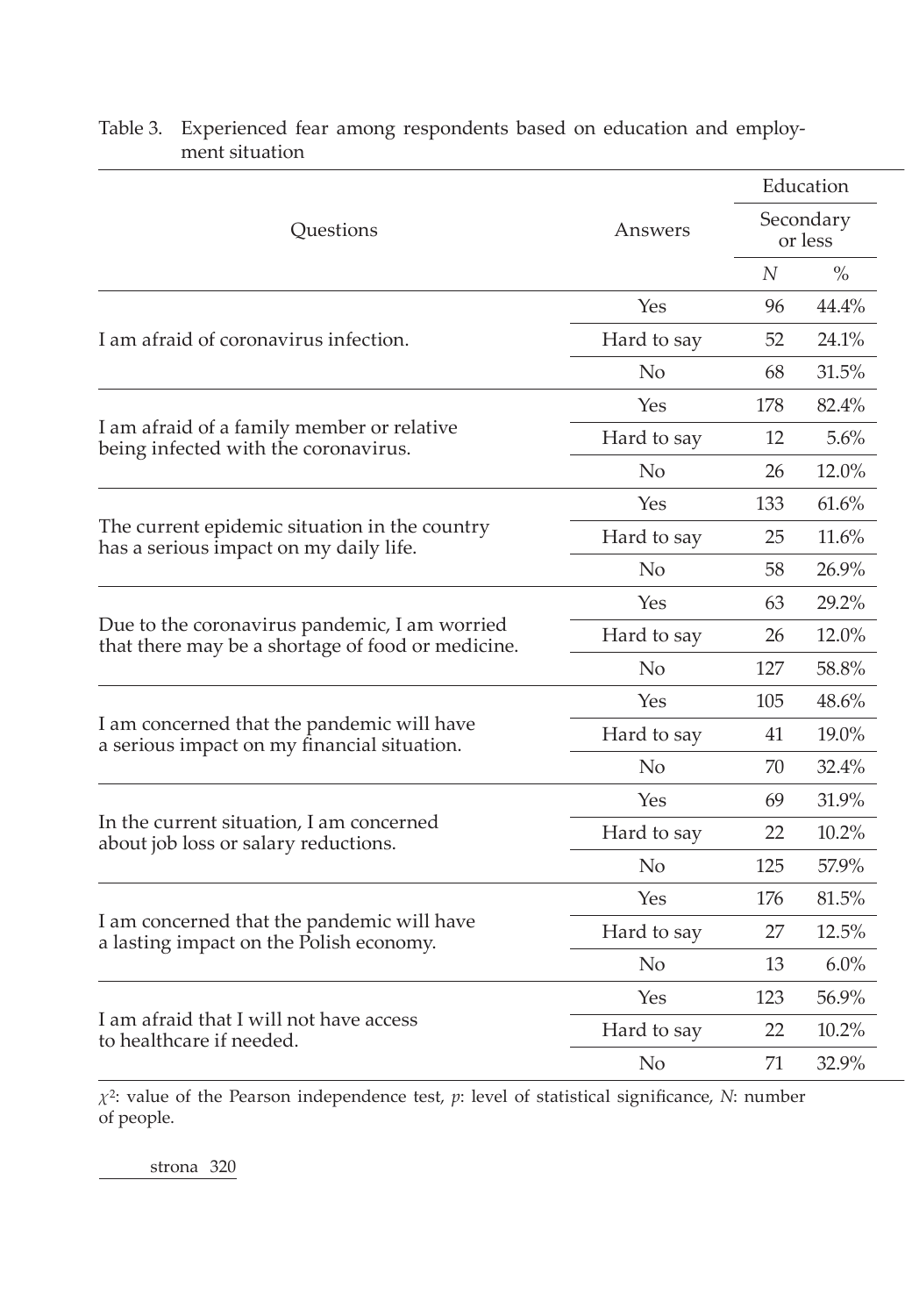|                                  | <b>Employment situation</b> |                    |       |                             |          |          | Education                       |        |                  |
|----------------------------------|-----------------------------|--------------------|-------|-----------------------------|----------|----------|---------------------------------|--------|------------------|
| $\mathcal{P}$                    |                             | Student<br>Working |       | <b>Not</b><br>working/other |          |          | $\mathcal{p}$                   | Higher |                  |
|                                  |                             |                    | $\%$  | $\cal N$                    | $\%$     | $\cal N$ |                                 | $\%$   | $\boldsymbol{N}$ |
|                                  | 45.9%                       | 17                 | 56.4% | 115                         | 44.3%    | 89       |                                 | 55.3%  | 125              |
| $\chi^2$ = 6.818;<br>$p = .146$  | 21.6%                       | $\, 8$             | 21.6% | 44                          | 25.9%    | 52       | $\chi^2$ = 6.668;<br>$p = .036$ | 23.0%  | 52               |
|                                  | 32.4%                       | 12                 | 22.1% | 45                          | 29.9%    | 60       |                                 | 21.7%  | 49               |
|                                  | 86.5%                       | 32                 | 83.8% | 171                         | 79.6%    | 160      |                                 | 81.9%  | 185              |
| $\chi^2$ = 5.645;<br>$p = .227$  | 2.7%                        | $\mathbf{1}$       | 9.8%  | 20                          | 8.5%     | 17       | $\chi^2$ = 8.022;<br>$p = .018$ | 11.5%  | 26               |
|                                  | $10.8\%$                    | $\overline{4}$     | 6.4%  | 13                          | 11.9%    | 24       |                                 | 6.6%   | 15               |
|                                  | 56.8%                       | 21                 | 64.2% | 131                         | 66.2%    | 133      |                                 | 67.3%  | 152              |
| $\chi^2$ = 1.476;<br>$p = .831$  | 10.8%                       | $\overline{4}$     | 10.8% | 22                          | 10.4%    | 21       | $\chi^2$ = 1.560;<br>$p = .458$ | 9.7%   | 22               |
|                                  | 32.4%                       | 12                 | 25.0% | 51                          | 23.4%    | 47       |                                 | 23.0%  | 52               |
|                                  | 29.7%                       | 11                 | 24.5% | 50                          | 26.4%    | 53       |                                 | 22.6%  | 51               |
| $\chi^2$ = 7.175;<br>$p = .127$  | 8.1%                        | $\mathfrak{Z}$     | 8.8%  | 18                          | 16.4%    | 33       | $\chi^2$ = 2.572;<br>$p = .276$ | 12.4%  | 28               |
|                                  | 62.2%                       | 23                 | 66.7% | 136                         | 57.2%    | 115      |                                 | 65.0%  | 147              |
|                                  | 54.1%                       | 20                 | 48.0% | 98                          | 49.3%    | 99       |                                 | 49.6%  | 112              |
| $\chi^2 = .819;$<br>$p = .936$   | 16.2%                       | 6                  | 19.6% | 40                          | 20.9%    | 42       | $\chi^2$ = .475;<br>$p = .789$  | 20.8%  | 47               |
|                                  | 29.7%                       | 11                 | 32.4% | 66                          | 29.9%    | 60       |                                 | 29.6%  | 67               |
|                                  | 29.7%                       | 11                 | 44.1% | 90                          | 28.9%    | 58       |                                 | 39.8%  | 90               |
| $\chi^2$ = 12.642;<br>$p = .013$ | 10.8%                       | $\overline{4}$     | 13.7% | 28                          | 13.4%    | 27       | $\chi^2$ = 9.384;<br>$p = .009$ | 16.4%  | 37               |
|                                  | 59.5%                       | 22                 | 42.2% | 86                          | 57.7%    | 116      |                                 | 43.8%  | 99               |
|                                  | 73.0%                       | 27                 | 88.2% | 180                         | 81.1%    | 163      |                                 | 85.8%  | 194              |
| $\chi^2$ = 7.546;<br>$p = .110$  | 18.9%                       | 7                  | 8.3%  | 17                          | 14.4%    | 29       | $\chi^2$ = 3.249;<br>$p = .197$ | 11.5%  | 26               |
|                                  | 8.1%                        | 3                  | 3.4%  | 7                           | 4.5%     | 9        |                                 | 2.7%   | 6                |
|                                  | 56.8%                       | 21                 | 53.4% | 109                         | 58.7%    | 118      |                                 | 55.3%  | 125              |
| $\chi^2$ = 5.484;<br>$p = .241$  | 21.6%                       | 8                  | 13.2% | 27                          | $10.0\%$ | 20       | $\chi^2$ = 2.056;<br>$p = .358$ | 14.6%  | 33               |
|                                  | 21.6%                       | 8                  | 33.3% | 68                          | 31.3%    | 63       |                                 | 30.1%  | 68               |
|                                  |                             |                    |       |                             |          |          |                                 |        |                  |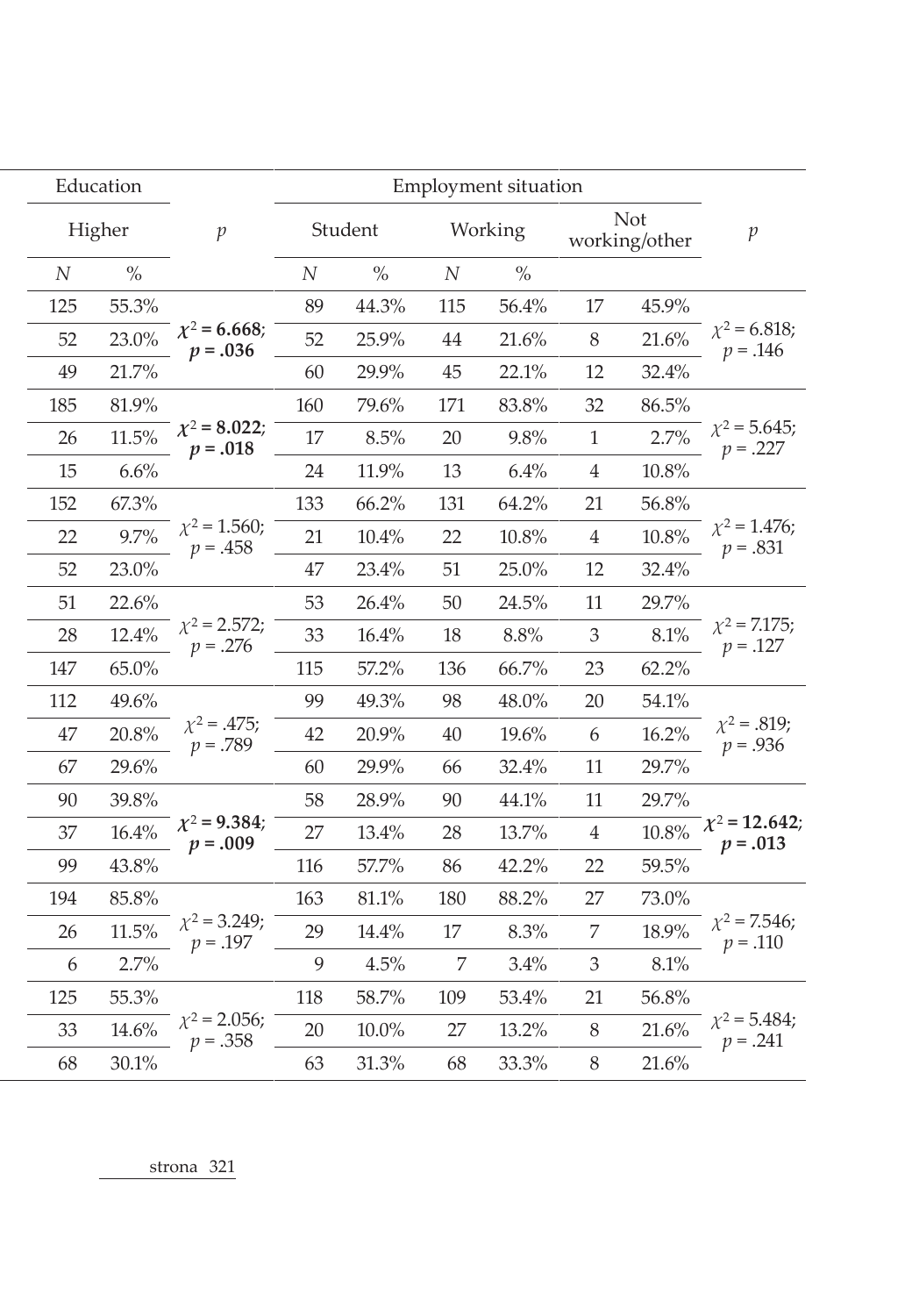The most frequently reported problem and the best predictor of increased anxiety regarding COVID-19 were concerns about the health of loved ones (Mertens et al., 2020). Disturbing information provided by the media about the pandemic may have also caused fear (Gao et al., 2020; Garfin, Silver, Holman, 2020) especially regarding relatives that are elderly or chronically ill. These groups are at high risk for experiencing severe symptoms due to Sars-CoV-2 infection (Chen et al., 2020). The lack of effective treatments and the increasing number of deaths among the elderly may have caused feelings of helplessness and fear.

The research results presented herein show that more than half of the respondents (64.5%) were concerned about the influence of the epidemic situation in Poland on their everyday lives. The pandemic suddenly changed the lives of people all over the world, with uncertainty related to many aspects of everyday functioning. Among other things, the pandemic introduced the necessity to adopt restrictions on social contacts and access to various services, e.g. medical benefits, suspended the possibility of performing work and induced the necessity to switch to remote work.

The obtained data show that over half of the respondents (56.1%) were afraid of limited healthcare access. This fear may be due to the closure or limited operation of many healthcare facilities. Some hospitals in Poland have been transformed into so-called single-name hospitals, with the primary task of treating people infected with the coronavirus. Poles exhibited reduced access to necessary health services. Many planned visits and medical treatments were delayed or postponed indefinitely. Opinion polls showed that many people were not confident that the healthcare system in their community was prepared to handle a coronavirus outbreak if the problem does, indeed, worsen (Angus Reid Institute, 2020). The persistence of this situation could cause fear about the continuation of existing therapies or concerns about access to specialist doctors.

### **Experienced fear and gender**

Data analysis showed a relationship between experienced fear and gender. Compared with men, women were more likely to be afraid of coronavirus infection, infection of a family member or relative, the potential lack of food or medicine, deterioration of their financial situation and the possibility of limited healthcare access.

The obtained results are consistent with the findings of previous studies (Liu et al., 2020; Rossi et al., 2020). Women were more likely to fear COVID-19 than men; moreover, gender is a significant predictor of the level of fear of COVID-19. Being female was a predictor of medium or high levels of fear of COVID-19 (Broche-Pérez et al., 2020). In addition, women experienced more negative psychological consequences due to the risk of SARS-CoV-2 infection, in the form of higher levels of stress, anxiety and depression (Wang et al., 2020). Women more frequently showed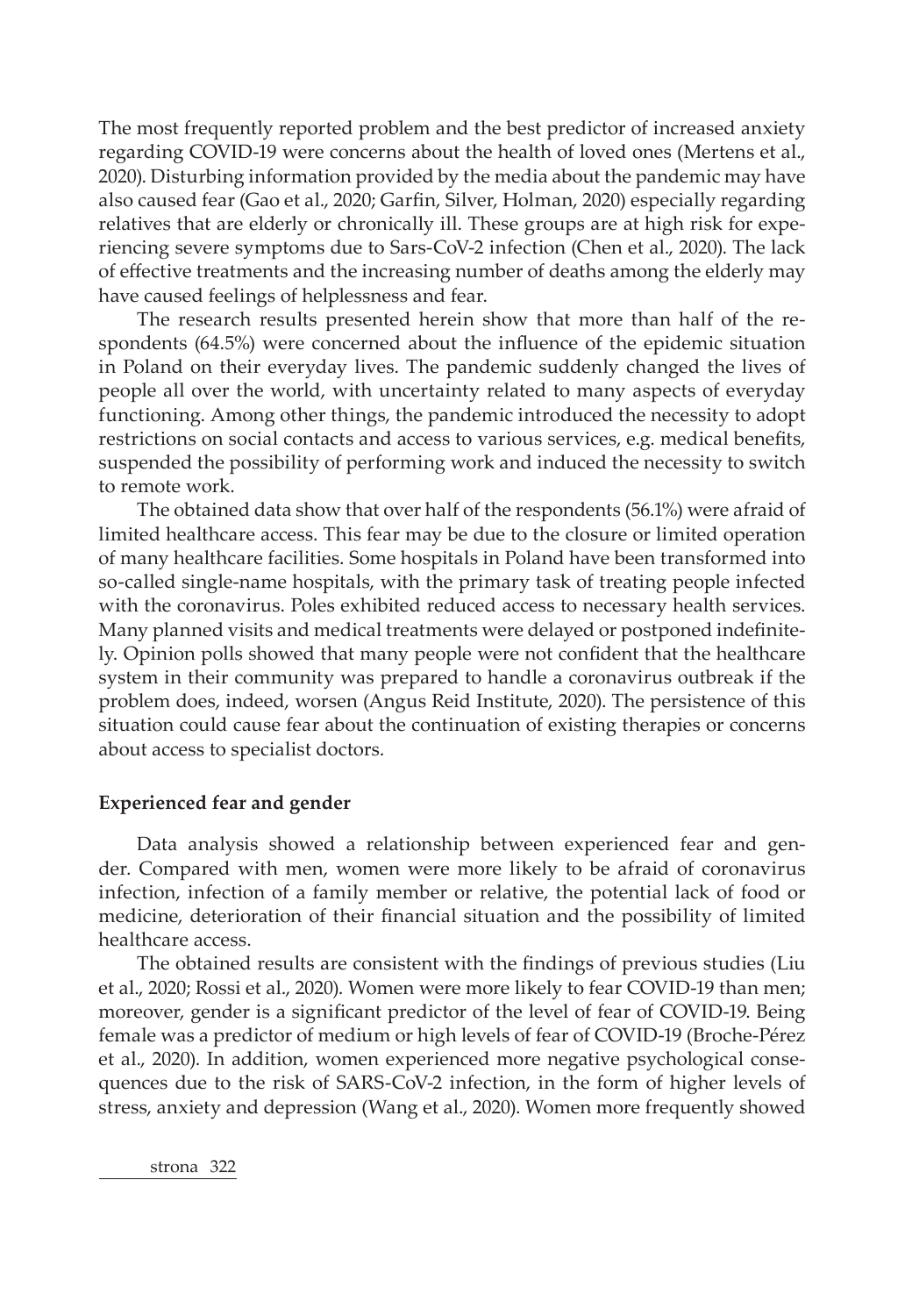symptoms of adaptive disorders (Petzold et al., 2020; Rossi et al., 2020; Solomou et al., 2020). Research indicates that during the outbreak of the pandemic, women more frequently reported symptoms of post-traumatic stress than men (Liu et al., 2020). Women were reliving the trauma situation, experiencing excessive arousal, negative cognitive changes and mood changes.

The more frequent fear observed among women may result from their family and professional roles. Women are more likely to bear the burden of caring for children and performing household chores. Research indicates that the closure of schools and nurseries in the initial period of the pandemic significantly increased the need for childcare, presenting a serious problem, especially for working mothers (Alon et al., 2020). Moreover, women had a greater risk of losing their jobs than men, particularly in the hotel and retail sectors, where primarily women are employed.

### **Experienced fear and education level**

Experienced fear among the respondents was analysed in relation to their education level, indicating that people with higher education levels were more likely to be afraid of coronavirus infection. Moreover, it was shown that people with primary, vocational or secondary education were less likely to exhibit fear of infecting a family member or relative or of job loss or salary reduction.

This tendency has been confirmed by an opinion poll (CBOS, 2020) showing that concerns about coronavirus infection were related to education levels. People with a secondary education at most were the least afraid of the virus, while those with higher education levels exhibited the greatest fear of infection. This trend is most likely due to the adoption of a more critical attitude in this group and a careful assessment of the risks associated with the pandemic. Research on this topic suggests that better educated people are more aware of their health, which is associated with increased psychological distress in the event of danger (Qiu et al., 2020). Furthermore, during the SARS pandemic, those with a higher education level and a moderate anxiety level were more likely to take precautionary measures to prevent infection (Leung et al., 2003).

### **Experienced fear and age**

The obtained data show that people aged over 30 years more frequently felt fear of coronavirus infection than people under 30 years of age. Most likely, this trend is associated with the negative health consequences of infection in the elderly, who are at risk of serious complications, especially in the presence of comorbidities that can lead to death.

 Research performed in in the United States (Bialek et al., 2020) indicates that 31% of COVID-19 infections have occurred in people over the age of 65 years.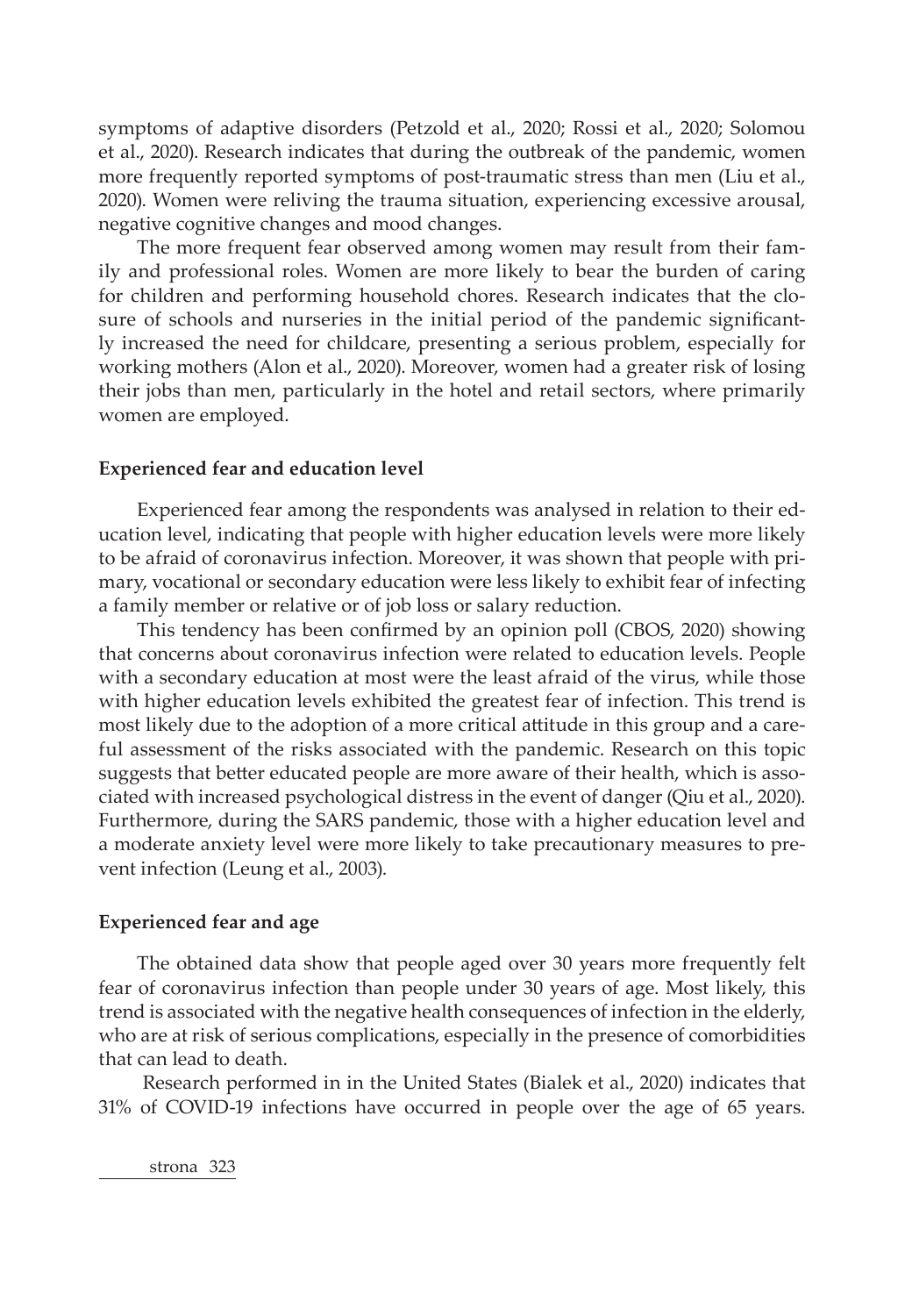In addition, 45% of hospitalisations, 53% of admissions to intensive care units and 80% of deaths from coronavirus infection have occurred in this age group. The above data show that compared to the general population, seniors were more exposed to the negative effects of COVID-19. An additional problem for this group was the need to adapt to the introduced changes and limitations in performing daily activities. Older people were forced to spend more time at home and were also often deprived of contact with family members and friends. Due to the pandemic, the care and support of their relatives and social institutions became less frequent. Information in the media about the consequences of coronavirus infection in adults and the elderly may have significantly increased their fear levels.

### **Experienced fear and employment situation**

The research results show that workers were more likely to exhibit a fear of job loss or salary reduction than the unemployed and students. The outbreak of the pandemic caused sudden economic instability. Due to the constant increase in SARS-CoV-2 infections, operating restrictions or temporary closures of institutions and workplaces have been introduced. Among working people, this change may have induced a fear of job loss or salary reduction. Other research has demonstrated a higher level of concern about the consequences of the pandemic among low-income and part-time workers (Hamel et al., 2020).

 Deterioration in financial situations leads to a reduction in everyday expenses or the inability to settle incurred financial liabilities. Lack of a steady income prevents individuals from planning and achieving long-term goals. It should be noted that work ensures a constant rhythm of the day and an appropriate use of available time. Loss of this structure can lead to a sense of destabilisation and increased fear.

### **Limitations and implications**

The study presented herein has some limitations. Due to the epidemic, the survey was conducted, among others, via social media. Notably, this kind of research does not cover all of society. Some people, especially the elderly, rarely use the internet or do not have social media accounts. It is unlikely that such individuals participated in this study. All of these factors limit the possibility of generalising these results to the entire population.

Subsequent studies should be performed using a larger, more representative sample, considering age, gender, education level, employment situation and place of residence.

This study did not collect information regarding whether participants or their family members were infected with the coronavirus, were in quarantine or were in isolation. The level of fear among these individuals may differ from that of the general population.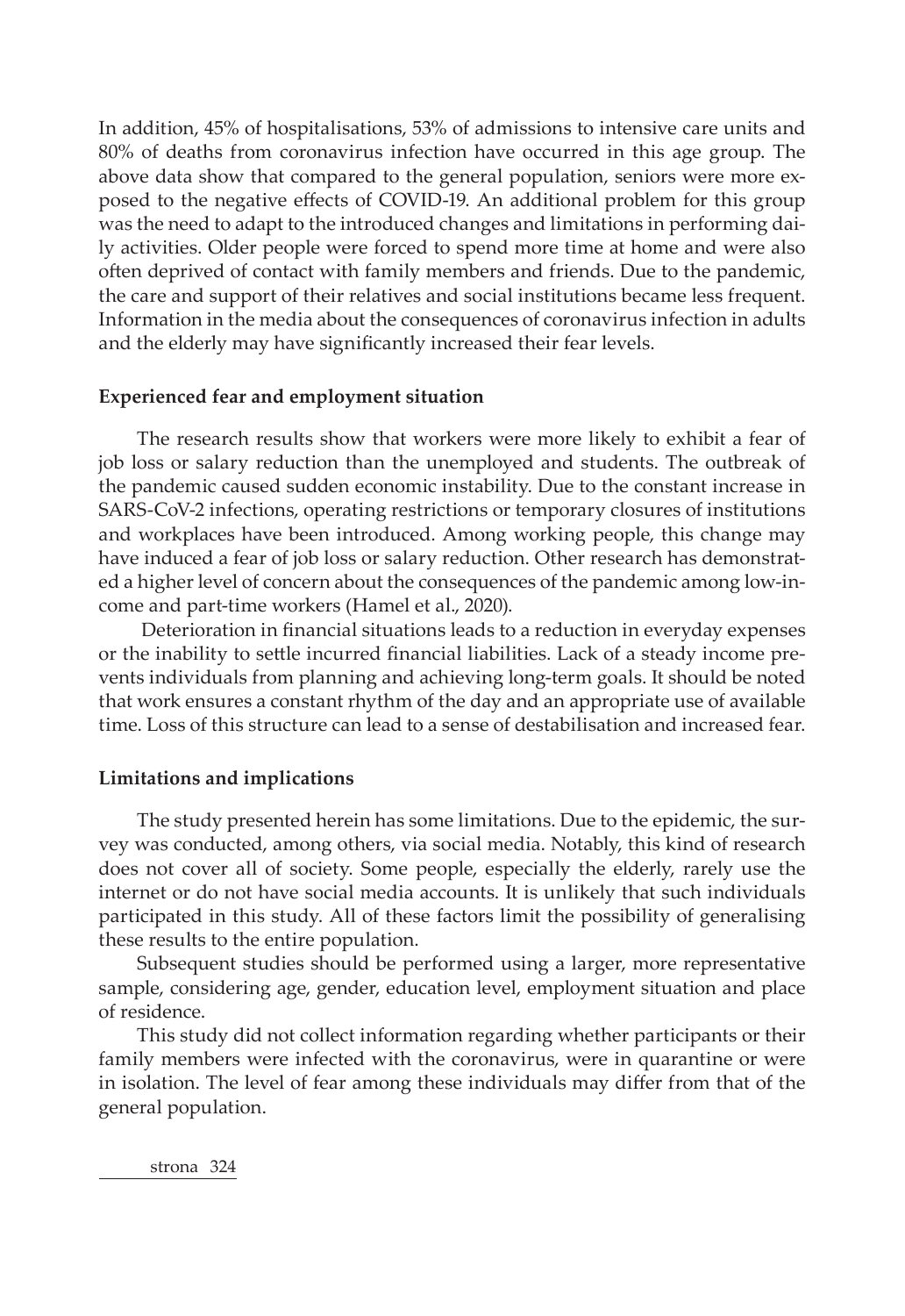# **Conclusions**

The material collected throughout this research and the subsequent analyses show that in the final phase of the economic freeze, the vast majority of respondents feared the consequences of SARS-CoV-2. The persistence of a pandemic over an extended period of time can have a negative impact on many spheres of human life, including mental health.

 Due to the dynamic and unpredictable development of the epidemic situation, further studies are recommended. Such data may clarify the psychosocial effects of the COVID-19 pandemic. On this basis, it will be possible to take adequate measures to support specific risk groups, particularly women and the elderly. Action strategies should be tailored to their needs to mitigate the negative effects of the pandemic. Such strategies should focus on preventing mental health issues and minimising anxiety and depression symptoms. It is important to promote prohealth behaviours that enable adaptation to changes caused by the pandemic. It is also advisable to educate people on how to effectively cope with stress, to encourage physical activity (e.g. jogging, aerobics, stretching exercises) and to promote safe means of communication. Social media can be used to maintain contact with loved ones and to reduce loneliness and mental isolation, as these tools allow one to communicate with others via social networks, blogs and message boards. Additionally, in case of long-term symptoms of mental health disorders, psychological and psychiatric support should be encouraged.

### **References**

- Alon, T.M., Doepke, M., Olmstead-Rumsey, J., & Tertilt, M. (2020). The impact of COVID-19 on gender equality. *National Bureau of Economic Research*, doi: 10.3386/ w26947
- Angus Reid Institute. (2020). *Half of Canadians taking extra precautions as coronavirus continues to spread around the globe*. Retrieved from http://angusreid.org/wp-content/uploads /2020/02/2020.02.04\_Coronavirus.pdf
- Asmundson, G.J.G., Paluszek, M.M., Landry, C.A., Rachor, G.S., McKay, D., & Taylor, S. (2020). Do pre-existing anxiety-related and mood disorders differentially impact COVID-19 stress responses and coping? *Journal of Anxiety Disorders, 74*, doi: 10.1016/j.janxdis.2020.102271
- Bao, Y., Sun, Y., Meng, S., Shi, J., & Lu, L. (2020). 2019-nCoV epidemic: Address mental health care to empower society. *The Lancet*. Lancet Publishing Group, doi: 10.1016/S0140-6736(20)30309-3
- Bialek, S., Boundy, E., Bowen, V., Chow, N., Cohn, A., Dowling, N., … Sauber-Schatz, E. (2020). Severe Outcomes Among Patients with Coronavirus Disease 2019 (COVID-19) — United States, February 12–March 16, 2020. *MMWR. Morbidity and Mortality Weekly Report, 69*(12), 343–346, doi: 10.15585/mmwr.mm6912e2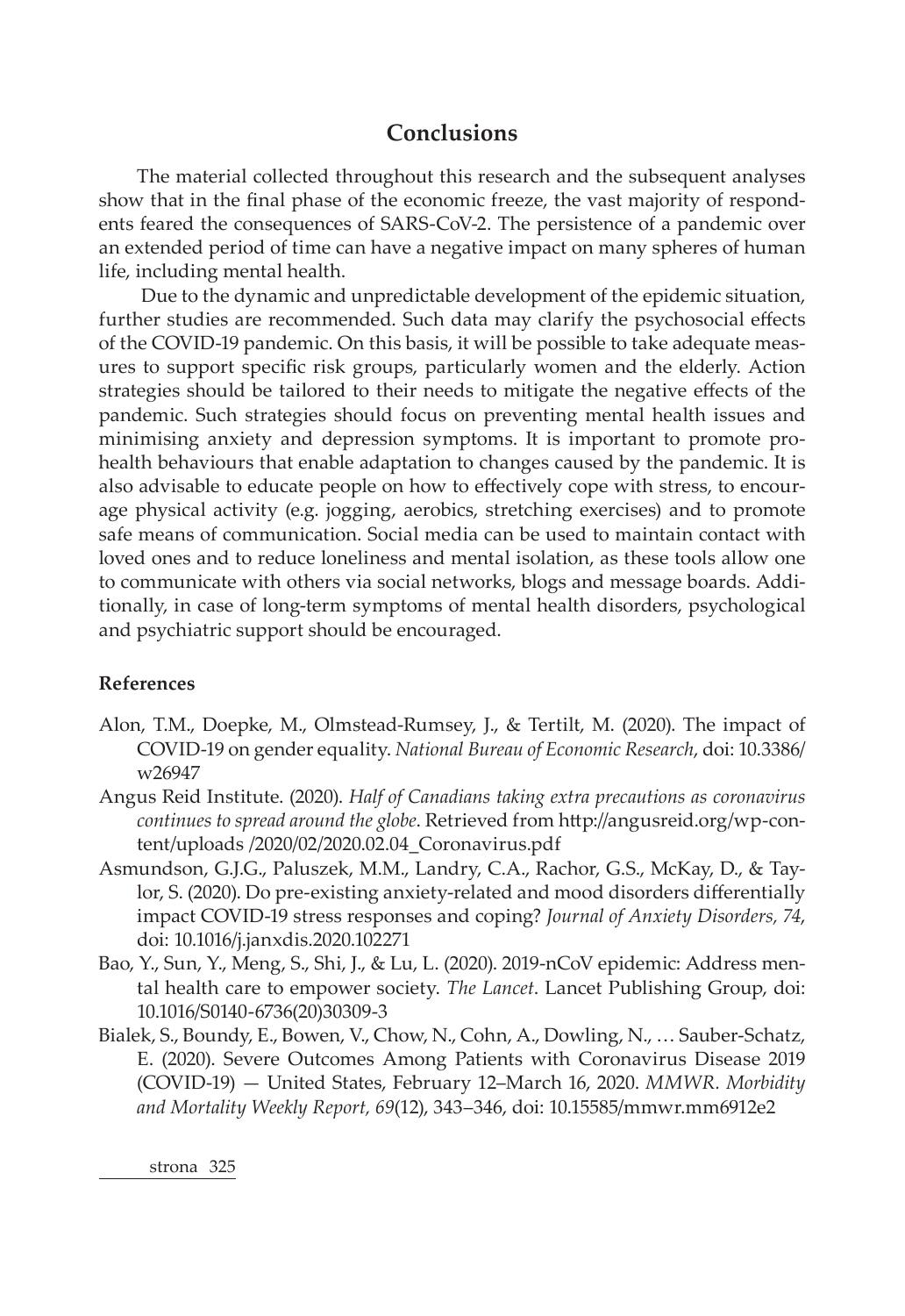- BIG InfoMonitor. (2020). *Koronawirus odbiera pracę i pustoszy portfele Polaków* [The coronavirus takes away jobs and ravages Poles' wallets]. Retrieved from https:// media.bik.pl/informacje-prasowe/498172/koronawirus-odbiera-prace-i-pustoszy-portfele-polakow
- Broche-Pérez, Y., Fernández-Fleites, Z., Jiménez-Puig, E., Fernández-Castillo, E., & Rodríguez-Martin, B.C. (2020). Gender and Fear of COVID-19 in a Cuban Population Sample. *International Journal of Mental Health and Addiction*, doi: 10.1007/ s11469-020-00343-8
- Casagrande, M., Favieri, F., Tambelli, R., & Forte, G. (2020). The enemy who sealed the world: Effects quarantine due to the COVID-19 on sleep quality, anxiety, and psychological distress in the Italian population. *Sleep Medicine, 75*, 12–20, doi: 10.1016/j.sleep.2020.05.011
- CBOS. (2020). *Życie codzienne w czasach zarazy. Komunikat z badań* [Everyday life in times of plague. Research report]. Retrieved from https://www.cbos.pl/ SPISKOM.POL/2020/K\_060\_20.PDF
- Chen, N., Zhou, M., Dong, X., Qu, J., Gong, F., Han, Y., … Zhang, L. (2020). Epidemiological and clinical characteristics of 99 cases of 2019 novel coronavirus pneumonia in Wuhan, China: A descriptive study. *The Lancet, 395*(10223), 507–513, doi: 10.1016/S0140-6736(20)30211-7
- Deacon, B., & Maack, D.J. (2008). The effects of safety behaviors on the fear of contamination: An experimental investigation. *Behaviour Research and Therapy, 46*(4), 537–547, doi: 10.1016/j.brat.2008.01.010
- Engelhard, I.M., van Uijen, S.L., van Seters, N., & Velu, N. (2015). The Effects of Safety Behavior Directed Towards a Safety Cue on Perceptions of Threat. *Behavior Therapy, 46*(5), 604–610, doi: 10.1016/j.beth.2014.12.006
- Gambin, M., Sękowski, M., Woźniak-Prus, M., Cudo, A., Hansen, K., Gorgol, J., … Wnuk, A. (2020). *Uwarunkowania objawów depresji i lęku uogólnionego u dorosłych Polaków w trakcie epidemii Covid-19 – raport z pierwszej fali badania podłużnego* [Determinants of depression and generalized anxiety symptoms in adult Poles during the Covid-19 epidemic – report from the first wave of longitudinal study]. Retrieved from http://psych.uw.edu.pl/wp-content/uploads/ sites/98/2020/05/Uwarunkowania\_objawow\_depresji\_leku\_w\_trakcie\_pandemii\_raport.pdf
- Gao, J., Zheng, P., Jia, Y., Chen, H., Mao, Y., Chen, S., … Dai, J. (2020). Mental health problems and social media exposure during COVID-19 outbreak. *PLoS ONE, 15*(4), doi: 10.1371/journal.pone.0231924
- Garfin, D.R., Silver, R.C., & Holman, E.A. (2020, May 1). The novel coronavirus (COVID-2019) outbreak: Amplification of public health consequences by media exposure. *Health Psychology.* American Psychological Association Inc., doi: 10.1037/hea0000875
- Ghebreyesus, T.D. (2020). *WHO Director-General's opening remarks at the media briefing on COVID-19 – 11 March 2020*. Retrieved from World Health Organization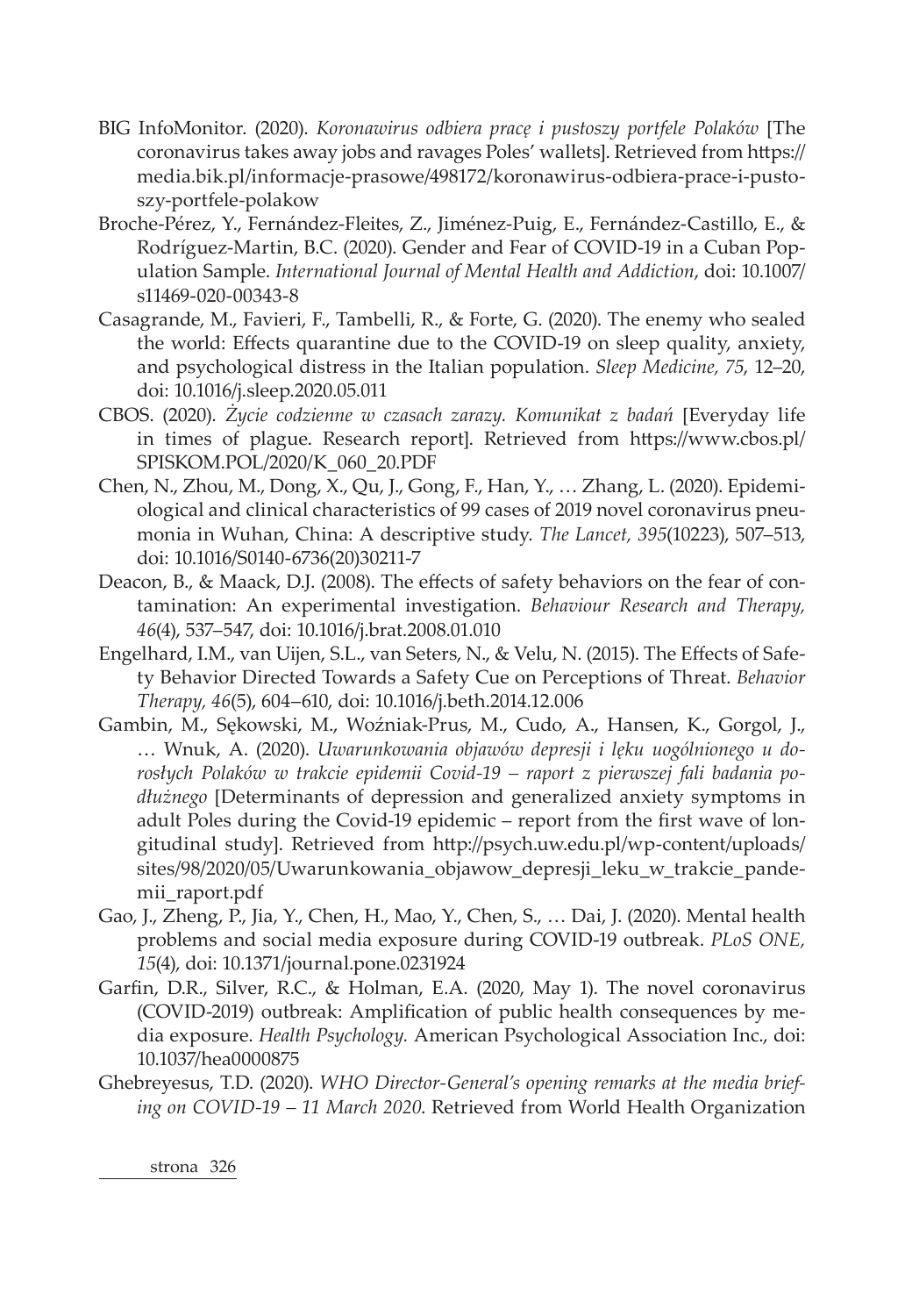website: https://www.who.int/dg/speeches/detail/who-director-general-s-opening- -remarks-at-the-media-briefing-on-covid-19---11-march-2020

- Hacimusalar, Y., Kahve, A.C., Yasar, A.B., & Aydin, M.S. (2020). Anxiety and hopelessness levels in COVID-19 pandemic: A comparative study of healthcare professionals and other community sample in Turkey. *Journal of Psychiatric Research, 129*, 181–188, doi: 10.1016/j.jpsychires.2020.07.024
- Hall, R.C.W., Hall, R.C.W., & Chapman, M.J. (2008). The 1995 Kikwit Ebola outbreak: Lessons hospitals and physicians can apply to future viral epidemics. *General Hospital Psychiatry, 30*(5), 446–452, doi: /10.1016/j.genhosppsych.2008.05.003
- Hamel, L., Lopes, L., Muñana, C., Kates, J., Michaud, J., & Brodie, M. (2020, March). *KFF Coronavirus Poll: March 2020*. The Henry J. Kaiser Family Foundation. Retrieved from https://www.kff.org/global-health-policy/poll-finding/kff-coronavirus-poll-march-2020/
- Lee, S.A., Jobe, M.C., & Mathis, A.A. (2020). Mental Health Characteristics associated with Dysfunctional Coronavirus Anxiety. *Psychological Medicine*. Cambridge University Press, doi: 10.1017/S003329172000121X
- Leung, G.M., Lam, T.H., Ho, L.M., Ho, S.Y., Chan, B.H.Y., Wong, I.O.L., & Hedley, A.J. (2003, November). The impact of community psychological responses on outbreak control for severe acute respiratory syndrome in Hong Kong. *Journal of Epidemiology and Community Health*, doi: 10.1136/jech.57.11.857
- Liu, N., Zhang, F., Wei, C., Jia, Y., Shang, Z., Sun, L., … Liu, W. (2020). Prevalence and predictors of PTSS during COVID-19 outbreak in China hardest-hit areas: Gender differences matter. *Psychiatry Research, 287*, doi: 10.1016/j.psychres. 2020.112921
- Maaravi, Y., & Heller, B. (2020). Not all worries were created equal: the case of COVID-19 anxiety. *Public Health, 185*, 243–245, doi: 10.1016/j.puhe.2020.06.032
- Mertens, G., Gerritsen, L., Duijndam, S., Salemink, E., & Engelhard, I.M. (2020). Fear of the coronavirus (COVID-19): Predictors in an online study conducted in March 2020. *Journal of Anxiety Disorders*, doi: 10.1016/j.janxdis.2020.102258
- OECD. (2020). *OECD Economic Outlook, Interim Report March 2020*. Www.Oecd- -Ilibrary.Org (pp. 1–16). OECD. Retrieved from https://www.oecd-ilibrary.org/ economics/oecd-economic-outlook/volume-2019/issue-2\_7969896b-en
- Pakpour, A.H., & Griffiths, M.D. (2020). The fear of COVID-19 and its role in preventive behaviors. *Journal of Concurrent Disorders, 2*(1), 58–63. Retrieved from https://concurrentdisorders.ca/2020/04/03/the-fear-of-covid-19-and-its-role-in- -preventive-behaviors/
- Petzold, M.B., Bendau, A., Plag, J., Pyrkosch, L., Mascarell Maricic, L., Betzler, F., … Ströhle, A. (2020). Risk, resilience, psychological distress, and anxiety at the beginning of the COVID-19 pandemic in Germany. *Brain and Behavior, 10*(9), doi: 10.1002/brb3.1745
- Qiu, J., Shen, B., Zhao, M., Wang, Z., Xie, B., & Xu, Y. (2020). A nationwide survey of psychological distress among Chinese people in the COVID-19 epidemic: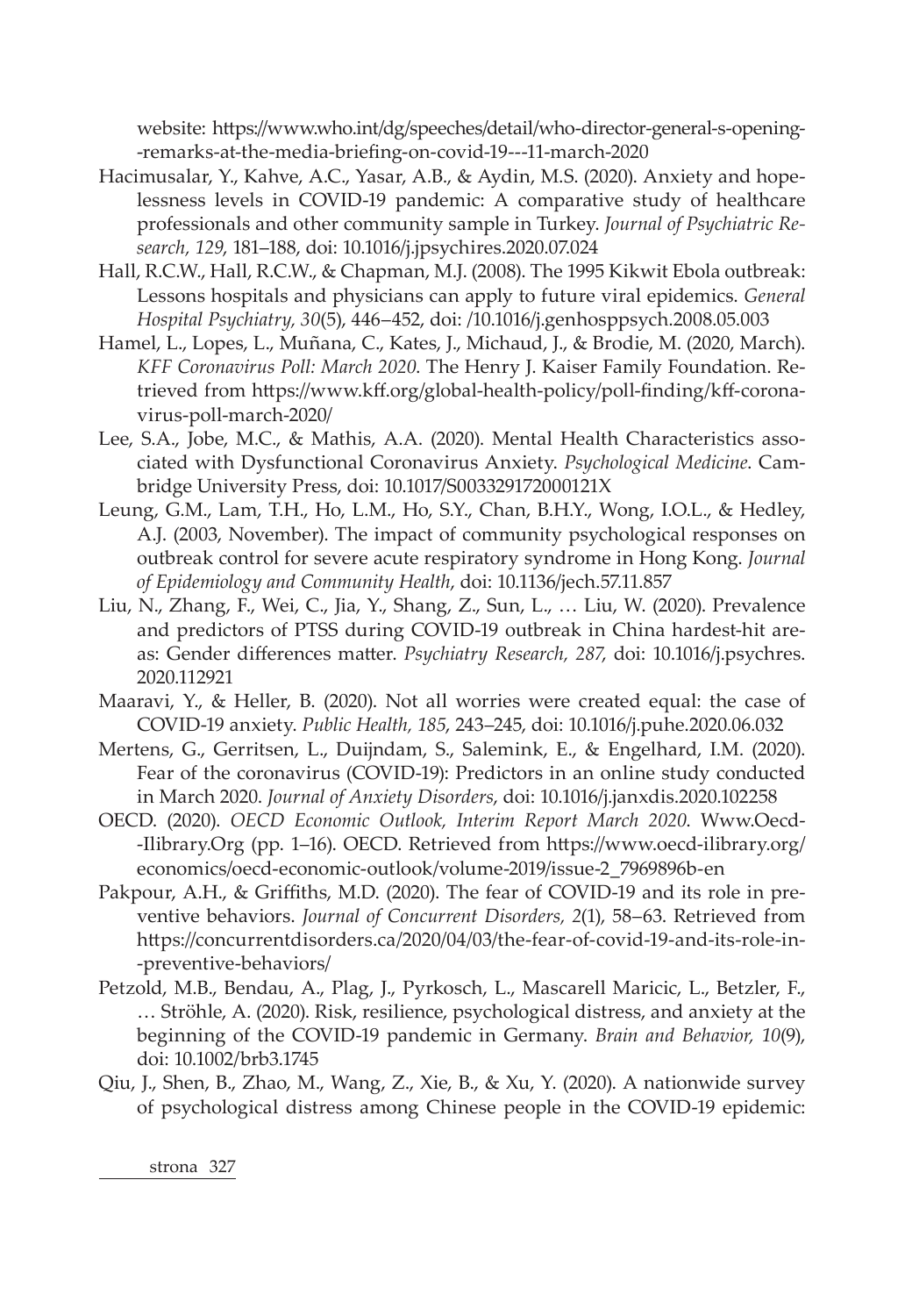Implications and policy recommendations. *General Psychiatry*. BMJ Publishing Group, doi: 10.1136/gpsych-2020-100213

- Rossi, R., Socci, V., Talevi, D., Mensi, S., Niolu, C., Pacitti, F., … Di Lorenzo, G. (2020). COVID-19 Pandemic and Lockdown Measures Impact on Mental Health Among the General Population in Italy. *Frontiers in Psychiatry, 11*, doi: 10.3389/ fpsyt.2020.00790
- Solomou, I., & Constantinidou, F. (2020). Prevalence and predictors of anxiety and depression symptoms during the COVID-19 pandemic and compliance with precautionary measures: Age and sex matter. *International Journal of Environmental Research and Public Health, 17*(14), 1–19, doi: 10.3390/ijerph17144924
- Ueda, M., Stickley, A., Sueki, H., & Matsubayashi, T. (2020). Mental health status of the general population in Japan during the COVID-19 pandemic. *Psychiatry and Clinical Neurosciences*. Blackwell Publishing, doi: 10.1111/pcn.13105
- Van Bortel, T., Basnayake, A., Wurie, F., Jambai, M., Koroma, A.S., Muana, A.T., … Nellums, L.B. (2016). Psychosocial effects of an Ebola outbreak at individual, community and international levels. *Bulletin of the World Health Organization, 94*(3), 210–214, doi: 10.2471/BLT.15.158543
- Wang, C., Pan, R., Wan, X., Tan, Y., Xu, L., Ho, C.S., & Ho, R.C. (2020). Immediate psychological responses and associated factors during the initial stage of the 2019 coronavirus disease (COVID-19) epidemic among the general population in China. *International Journal of Environmental Research and Public Health, 17*(5), doi: 10.3390/ijerph17051729
- Xiang, Y.T., Yang, Y., Li, W., Zhang, L., Zhang, Q., Cheung, T., & Ng, C.H. (2020, March 1). Timely mental health care for the 2019 novel coronavirus outbreak is urgently needed. *The Lancet Psychiatry*. Elsevier Ltd., doi: 10.1016/S2215- -0366(20)30046-8
- Xiao, X., Zhu, X., Fu, S., Hu, Y., Li, X., & Xiao, J. (2020). Psychological impact of healthcare workers in China during COVID-19 pneumonia epidemic: A multi- -center cross-sectional survey investigation. *Journal of Affective Disorders, 274*, 405–410, doi: 10.1016/j.jad.2020.05.081

### OBAWY ZWIĄZANE Z COVID-19 W OKRESIE ZAMROŻENIA GOSPODARKI W POLSCE

**Streszczenie**. Celem badania było zidentyfikowanie obaw związanych z COVID-19 w końcowej fazie zamrożenia gospodarki w Polsce. Skonstruowana ankieta zawierała część demograficzną oraz 21 pytań, w tym 8 związanych z doświadczanymi obawami. Do oceny związku pomiędzy obawami badanych a poszczególnymi zmiennymi zastosowano test niezależności *chi*-kwadrat. Wyniki badań wskazują, że większość respondentów obawiała się wpływu pandemii na polską gospodarkę oraz zakażenia swoich bliskich. Kobiety częściej od mężczyzn obawiały się negatywnych konsekwencji pandemii. Respondenci z wyższym wykształceniem